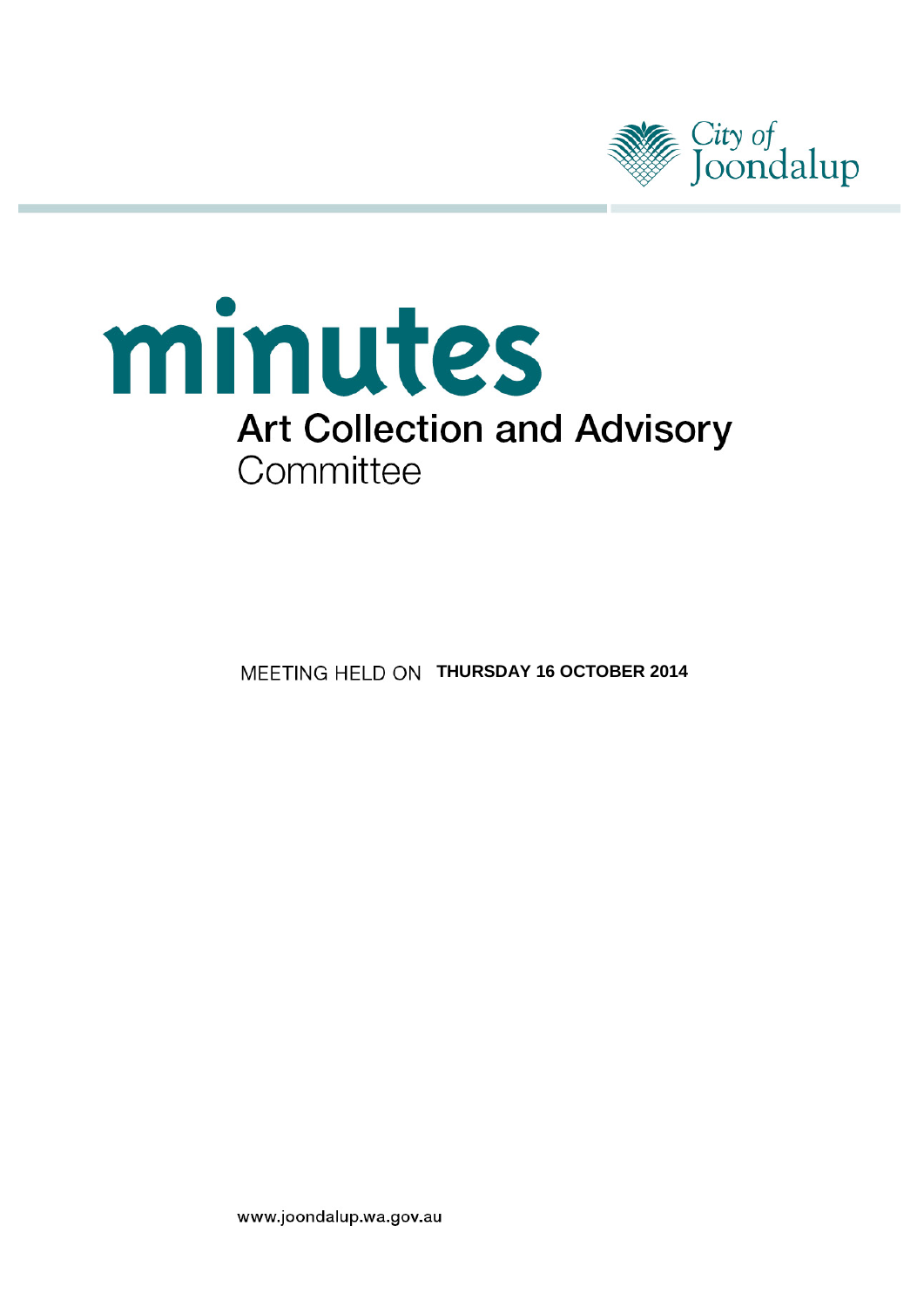# **TABLE OF CONTENTS**

| Item No.       | <b>Title</b>                                                                                           | Page No. |
|----------------|--------------------------------------------------------------------------------------------------------|----------|
|                | <b>Declaration of Opening</b>                                                                          | 3        |
|                | <b>Declarations of Interest</b>                                                                        | 3        |
|                | <b>Public Question Time</b>                                                                            | 4        |
|                | <b>Public Statement Time</b>                                                                           | 4        |
|                | Apologies/Leave of absence                                                                             | 4        |
|                | <b>Confirmation of Minutes</b>                                                                         | 4        |
|                | Announcements by the Presiding Member without discussion                                               | 4        |
|                | Identification of matters for which the meeting may be closed to<br>the public                         | 4        |
|                | <b>Petitions and deputations</b>                                                                       | 5        |
|                | <b>Reports</b>                                                                                         | 6        |
| 1              | 2014 City of Joondalup Community Invitation Art Award - Artworks<br>for Acquisition - [35613]          | 6        |
| $\overline{2}$ | City of Joondalup Artist Residency Program 2014-15 - [103932]                                          | 12       |
| 3              | Acquisition of Artwork by Marlene Harold - [14158]                                                     | 18       |
| 4              | Review of the 2014 Community Art Exhibition Award Categories<br>Size and Price Restrictions - [104010] | 22       |
| 5              | Review of Potential Inside-Out Billboard Locations Within the<br>Joondalup City Centre - [35613]       | 30       |
|                | <b>Urgent Business</b>                                                                                 | 39       |
|                | Motions of which previous notice has been given                                                        | 39       |
|                | <b>Requests for Reports for future consideration</b>                                                   | 39       |
|                | <b>Closure</b>                                                                                         | 39       |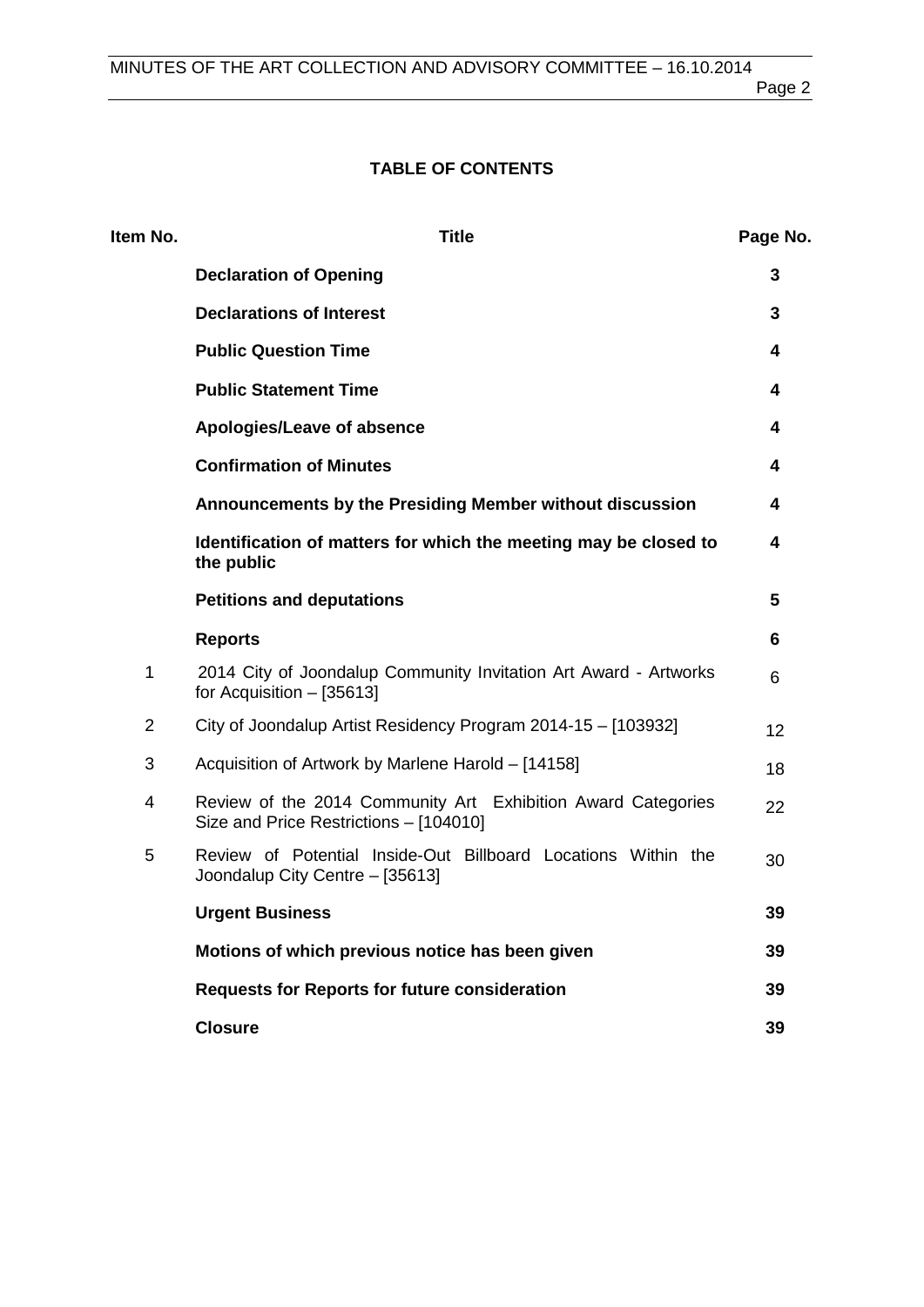Page 3

# **CITY OF JOONDALUP**

#### **MINUTES OF THE ART COLLECTION AND ADVISORY COMMITTEE MEETING HELD IN CONFERENCE ROOM 1, JOONDALUP CIVIC CENTRE, BOAS AVENUE, JOONDALUP ON THURSDAY 16 OCTOBER 2014.**

#### **ATTENDANCE**

#### **Committee Members**

| Cr Liam Gobbert      | <b>Presiding Member</b>            |                   |
|----------------------|------------------------------------|-------------------|
| Cr John Chester      |                                    | arrived at 7.02pm |
| Cr Russ Fishwick, JP |                                    |                   |
| Cr Kerry Hollywood   | <b>Deputy Presiding Member</b>     |                   |
| Cr Mike Norman       |                                    |                   |
| Cr Sam Thomas        |                                    |                   |
| Mr Mike Tidy         | <b>Director Corporate Services</b> |                   |
|                      |                                    |                   |

#### **Officers**

| Mr Brad Sillence            | <b>Manager Governance</b>                    |
|-----------------------------|----------------------------------------------|
| Mr Mike Smith               | <b>Manager Leisure and Cultural Services</b> |
| Mr Thomas De Mallet Burgess | <b>Coordinator Cultural Services</b>         |
| Ms Gemma Ben-Ary            | Curator                                      |
| Mrs Dawn Anderson           | Governance Officer                           |

There were no members of the public and no member of the press in attendance.

#### <span id="page-2-0"></span>**DECLARATION OF OPENING**

The Presiding Member declared the meeting open at 7.00pm.

#### <span id="page-2-1"></span>**DECLARATIONS OF INTEREST**

#### **Disclosures of Financial / Proximity Interest**

Nil.

#### **Disclosures of interest that may affect impartiality**

Elected Members (in accordance with Regulation 11 of the *Local Government [Rules of Conduct] Regulations 2007)* and employees (in accordance with the Code of Conduct) are required to declare any interest that may affect their impartiality in considering a matter. This declaration does not restrict any right to participate in or be present during the decisionmaking process. The Elected Member/employee is also encouraged to disclose the nature of the interest.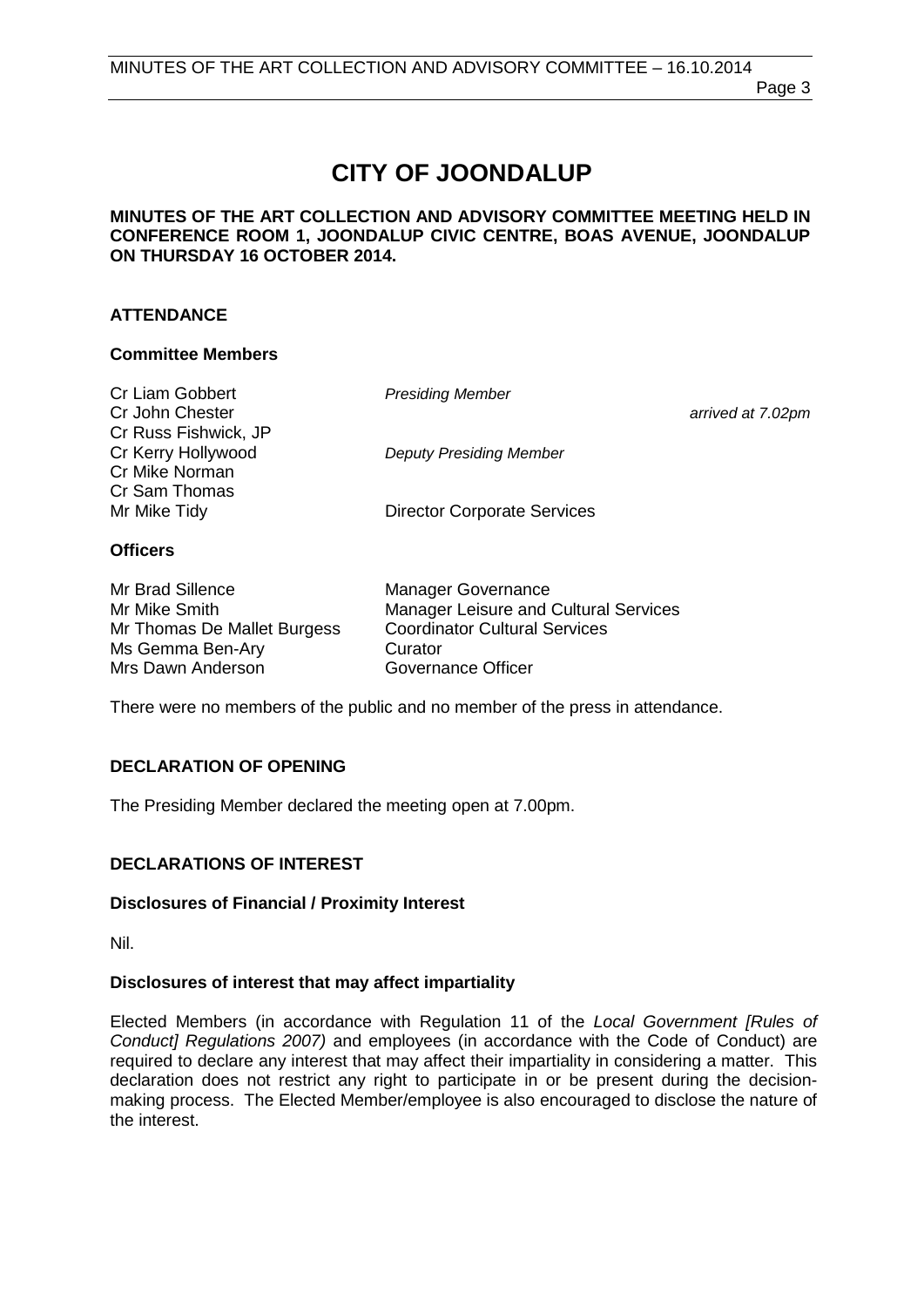| <b>Name/Position</b>      | <b>Cr Russ Fishwick.</b>                                         |
|---------------------------|------------------------------------------------------------------|
| <b>Item No./Subject</b>   | Item 1 - 2014 City of Joondalup Community Invitation Art Award - |
|                           | Artworks for Acquisition.                                        |
| <b>Nature of interest</b> | Interest that may affect impartiality.                           |
| <b>Extent of Interest</b> | One of the artists is a work colleague of Cr Fishwick.           |

#### <span id="page-3-0"></span>**PUBLIC QUESTION TIME**

Nil.

#### <span id="page-3-1"></span>**PUBLIC STATEMENT TIME**

Nil.

#### <span id="page-3-2"></span>**APOLOGIES/LEAVE OF ABSENCE**

#### **Apology:**

Mayor Troy Pickard.

#### **Leave of Absence Previously Approved:**

| Cr Christine Hamilton-Prime | 5 November to 20 November 2014 inclusive:    |
|-----------------------------|----------------------------------------------|
|                             | 6 December 2014 to 5 January 2015 inclusive; |
| Cr Teresa Ritchie, JP       | 6 November to 14 November 2014 inclusive.    |

#### <span id="page-3-3"></span>**CONFIRMATION OF MINUTES**

#### MINUTES OF THE ART COLLECTION AND ADVISORY COMMITTEE HELD 12 JUNE 2014

**MOVED Cr Fishwick, SECONDED Cr Norman that the minutes of the meeting of the Art Collection and Advisory Committee held on 12 June 2014 be confirmed as a true and correct record.**

#### **The Motion was Put and CARRIED (6/0)**

**In favour of the Motion:** Crs Gobbert, Fishwick, Hollywood, Norman and Thomas and Mr Tidy.

#### <span id="page-3-4"></span>**ANNOUNCEMENTS BY THE PRESIDING MEMBER WITHOUT DISCUSSION**

Nil.

#### <span id="page-3-5"></span>**IDENTIFICATION OF MATTERS FOR WHICH THE MEETING MAY BE CLOSED TO THE PUBLIC**

<span id="page-3-6"></span>Nil.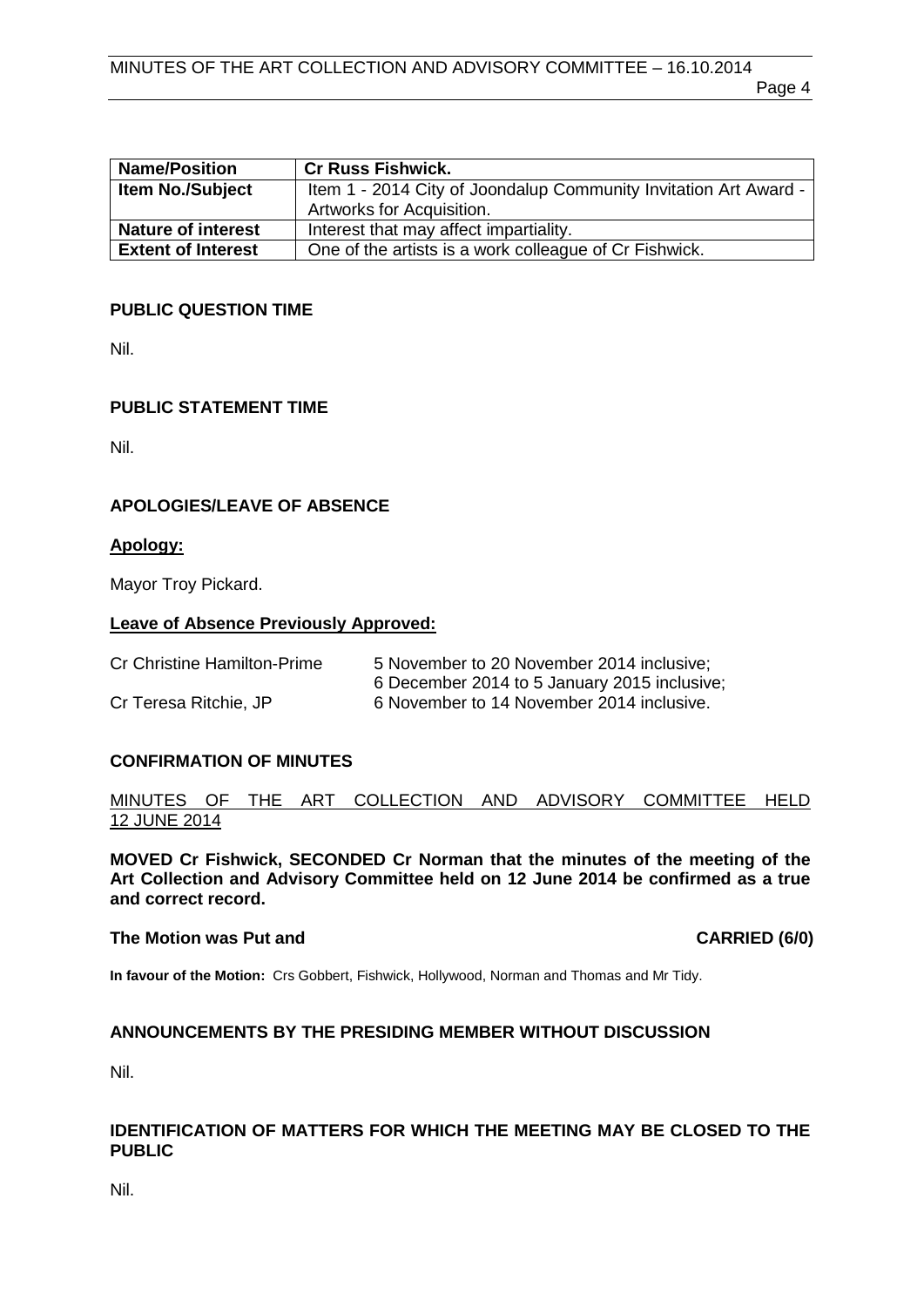# **PETITIONS AND DEPUTATIONS**

Nil.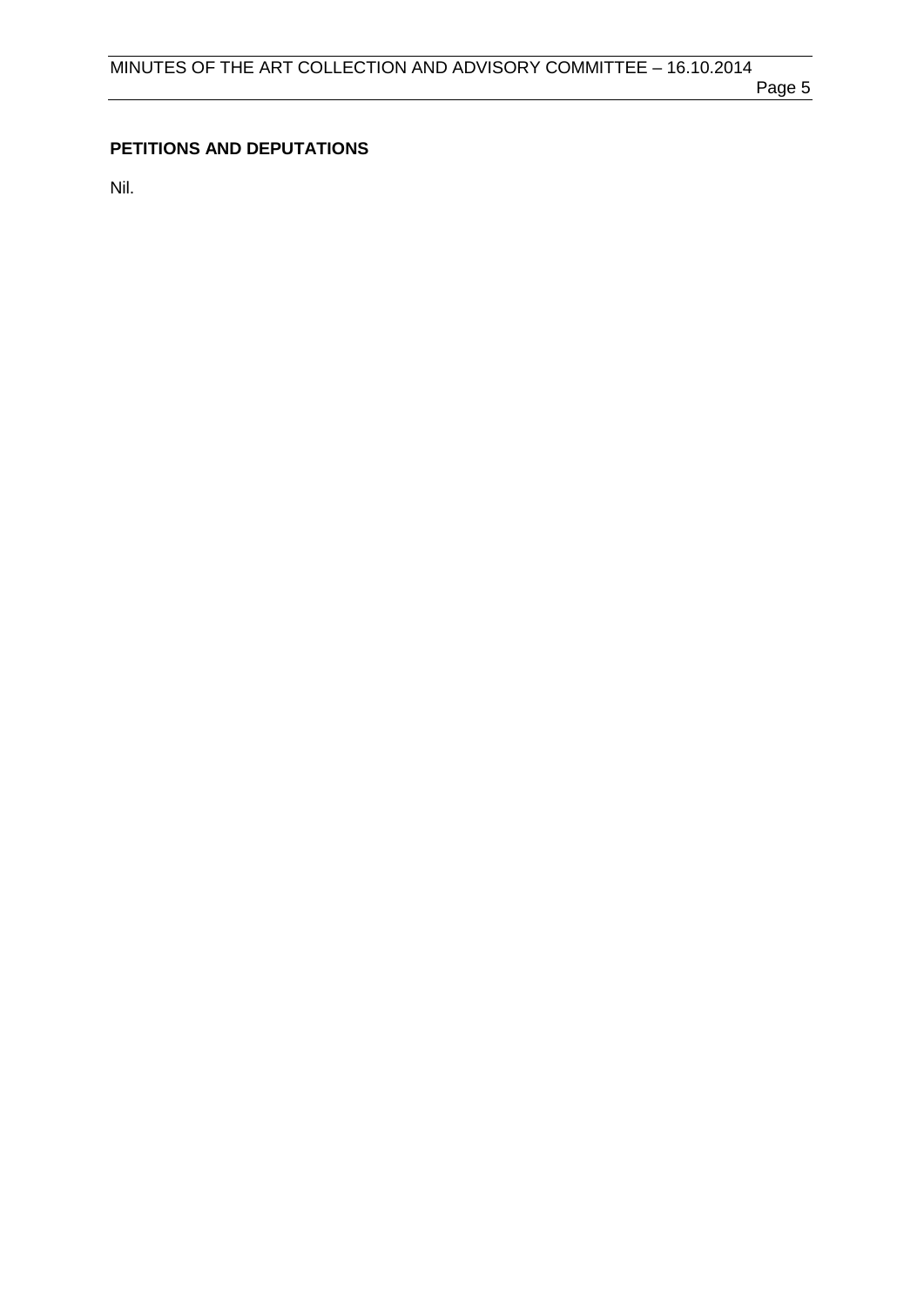#### <span id="page-5-0"></span>**REPORTS**

*Cr Chester entered the meeting at 7.02pm.*

#### **Disclosures of interest that may affect impartiality**

| <b>Name/Position</b>      | <b>Cr Russ Fishwick.</b>                                         |
|---------------------------|------------------------------------------------------------------|
| <b>Item No./Subject</b>   | Item 1 - 2014 City of Joondalup Community Invitation Art Award - |
|                           | Artworks for Acquisition.                                        |
| <b>Nature of interest</b> | Interest that may affect impartiality.                           |
| <b>Extent of Interest</b> | One of the artists is a work colleague of Cr Fishwick.           |

# <span id="page-5-1"></span>**ITEM 1 2014 CITY OF JOONDALUP COMMUNITY INVITATION ART AWARD - ARTWORKS FOR ACQUISITION**

| <b>WARD</b>                           | All                                                                                                                                                                                              |
|---------------------------------------|--------------------------------------------------------------------------------------------------------------------------------------------------------------------------------------------------|
| <b>RESPONSIBLE</b><br><b>DIRECTOR</b> | Mr Mike Tidy<br><b>Corporate Services</b>                                                                                                                                                        |
| <b>FILE NUMBER</b>                    | 35613                                                                                                                                                                                            |
| <b>ATTACHMENT</b>                     | Nil.                                                                                                                                                                                             |
| <b>AUTHORITY / DISCRETION</b>         | Executive - The substantial direction setting and oversight<br>role of Council, such as adopting plans and reports,<br>accepting tenders, directing operations, setting and<br>amending budgets. |

#### **PURPOSE**

For the Art Collection and Advisory Committee (ACAC) to consider the acquisition of artworks from the City's 2014 Community Invitation Art Award.

## **EXECUTIVE SUMMARY**

2014 marks the second year of the Community Invitation Art Award (CIAA), which has replaced the annual Invitation Art Award (IAA). The CIAA is an acquisitive award with eligibility limited to City of Joondalup residents or a member of the Joondalup Community Art Association (JCAA); and aims to promote and support local professional visual arts.

The CIAA offers a variety of non-acquisitive awards to support the Overall Award, which is acquisitive. The event calls for initial expressions of interest from professional local artists or members of the JCAA. From the entries received, a shortlist of artists is selected by an independent panel of industry experts to receive an invitation to exhibit a new series of three artworks. Artists receive a \$500 fee to assist with the development of their works.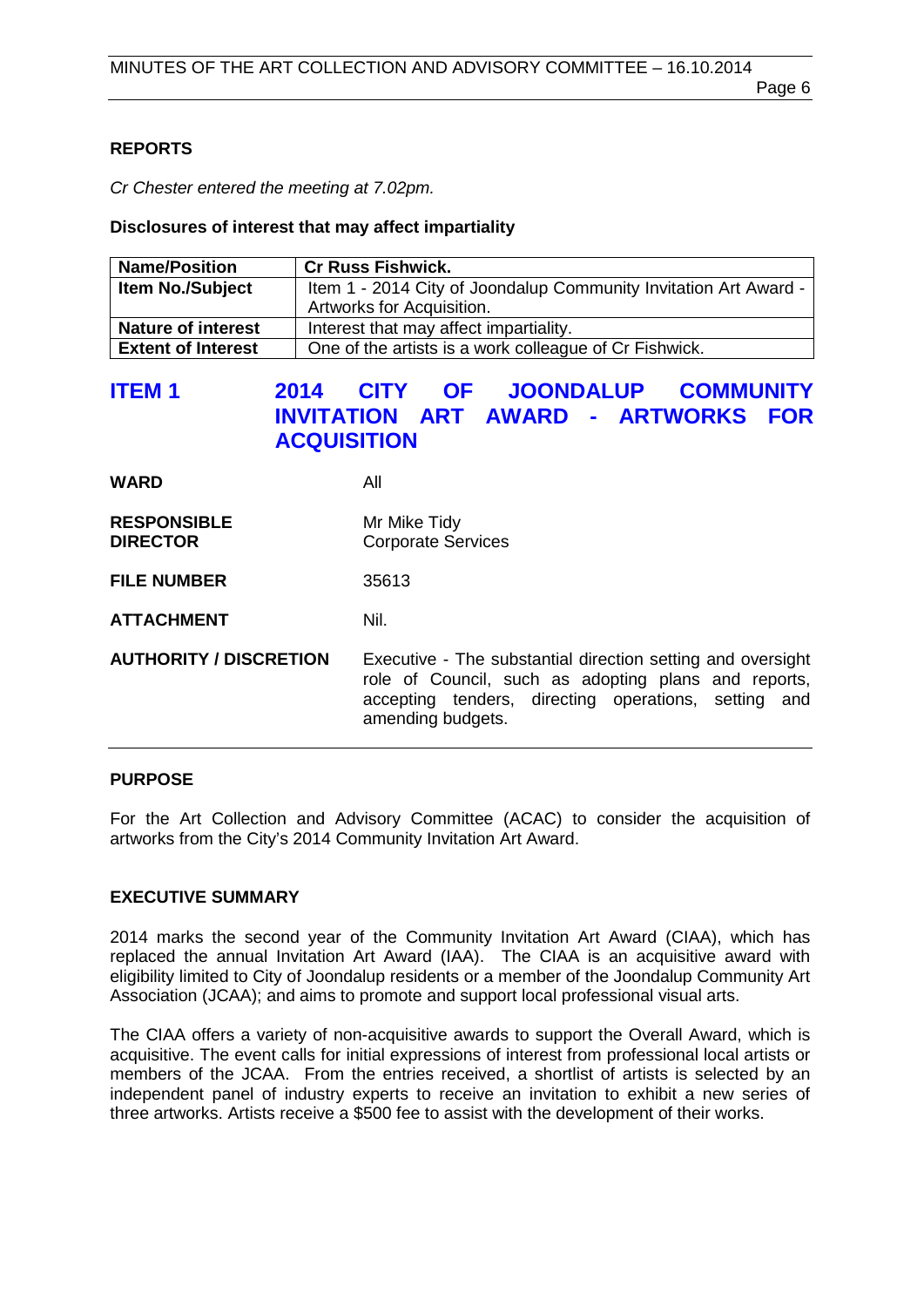Page 7

Prior to the official opening of the CIAA, a separate independent judging panel determines the winners of four award categories. In addition, a People's Choice is awarded by popular vote (general public). In total, the five award categories are as follows:

- The Overall Award.
- The Overall Runner up Award.
- The Award for Excellence.
- The Celebrating Joondalup Award.
- The People's Choice Award.

A condition of the CIAA is that the winning artwork of the Overall Award is acquired by the City for its art collection.

The CIAA is officially opened by the Mayor in October of each year with members of the ACAC being briefed prior to the opening. Following the briefing and guided by recommendations from the City's Curator, the ACAC determine which pieces are acquired and the Chief Executive Officer exercises his delegation and purchases those pieces. Those pieces are then reserved at the time of the opening of the CIAA.

The City currently budgets an amount of \$7,000 for the Overall Award (acquisitive prize), and has a further \$15,000 to acquire purpose identified works in the 2014-15 financial year to include the CIAA, the Community Art Exhibition and works selected by other means (for example, galleries or private collections).

#### **BACKGROUND**

The City of Joondalup's CIAA is an annual exhibition that brings together a diverse selection of Western Australian leading artists and provides members of the public with access to a high standard of artworks. 2014 is the second year of the City's CIAA. The event is held in October of each year within the 'Great Space' of Lakeside Joondalup Shopping City.

As part of the CIAA, a first prize of \$7,000 is awarded to the winner of the Overall Acquisitive Award, with the City automatically acquiring that work. In addition, there are four other prize categories. In total the prize categories are as follows:

- The Overall Award (acquisitive) \$7,000.
- The Overall Runner up Award (non-acquisitive) \$2,000.
- The Award for Excellence (non-acquisitive) \$2,000.
- The Celebrating Joondalup Award (voluntary category) \$2,000.
- The People's Choice Award (all artworks eligible) \$2,000.

The IAA had a strong history in the City and within the state and national art industry; the CIAA aims to further strengthen the City's relationship with the broader arts community. The City supports Western Australian art and artists through an art acquisition program. The City adopts a multi-criteria approach to its art collection, acquisitions and awards. This approach ensures that the collection, acquisitions and awards include contemporary art and art that demonstrates local content and context.

The term 'contemporary art' is used to reference art produced at this present point in time and produced since World War II. In regard to the City's philosophy, contemporary artworks are to be conceptually resolved and reflect current practice.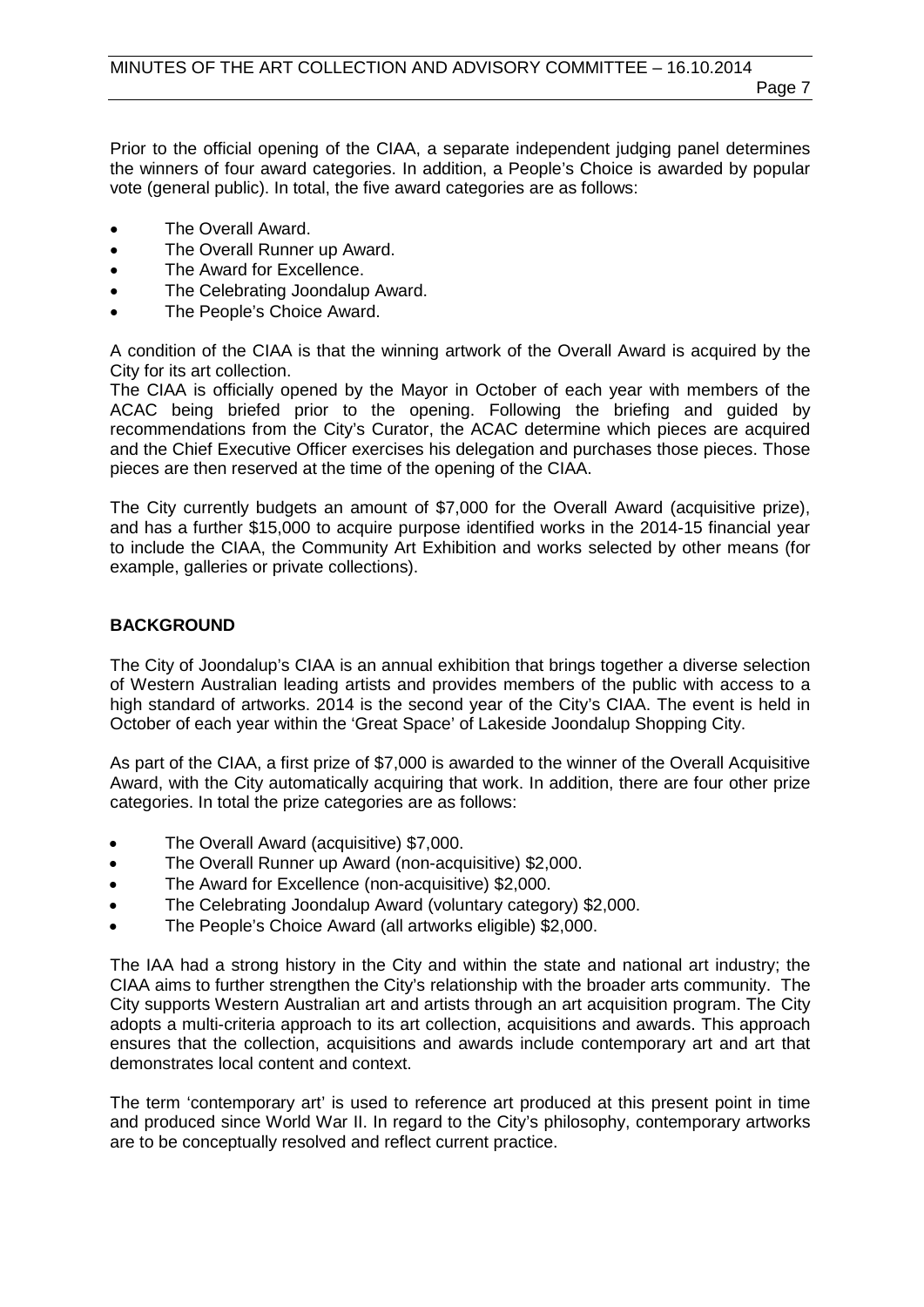#### **DETAILS**

As the name suggests, the CIAA is only open to those artists that the City formally invites to exhibit. The City invited Expressions of Interest (EOI) from 21 March 2014 to 4 May 2014. A total of 61 EOI's were received, an increase from the 27 entries received for the inaugural Award in 2013.

Following the close of the EOI, the City appointed a selection panel comprising:

- Simone Johnson Exhibitions Coordinator, Fremantle Arts Centre
- Thea Costantino Artist and Lecturer from Curtin University (2013 CIAA Artist)
- Louise Morrison Independent Curator and Arts Writer.

The shortlist of artists invited to enter totalled fourteen; however, one artist, Nien Schwarz, withdrew in August leaving a total of thirteen artists:

- Jacqueline Ball.
- Christophe Canato.
- Teelah George.
- David Ledger.
- Alex Maciver.
- Elisa Markes-Young.
- Dan McCabe.
- Mark Parfitt.
- Perdita Phillips.
- Jody Quackenbush.
- Nicole Slatter.
- Justin Spiers.
- Roderick Sprigg.

The official opening of the 2014 CIAA is scheduled for Saturday, 18 October 2014, where the winners of each award will be presented. The winners are selected by a City appointed judging panel comprising the following industry related professionals:

- Paola Anselmi Independent Curator, Arts Writer and Public Art Coordinator.
- Erin Coates Installations Coordinator, Fremantle Arts Centre.
- Nadia Johnson Curatorial Fellow and Exhibitions Coordinator, Perth Institute of Contemporary Arts (PICA).

In addition to the City acquiring the piece of artwork that wins first prize, the City also has the opportunity to acquire other work exhibited within the CIAA. This is generally done prior to the CIAA opening, which allows the City first choice on preferred pieces.

#### **Issues and options considered**

There are three options open to the ACAC:

- accept the recommendations for acquisitions
- accept part of the recommendations for acquisitions or
- not accept any recommendations for acquisitions.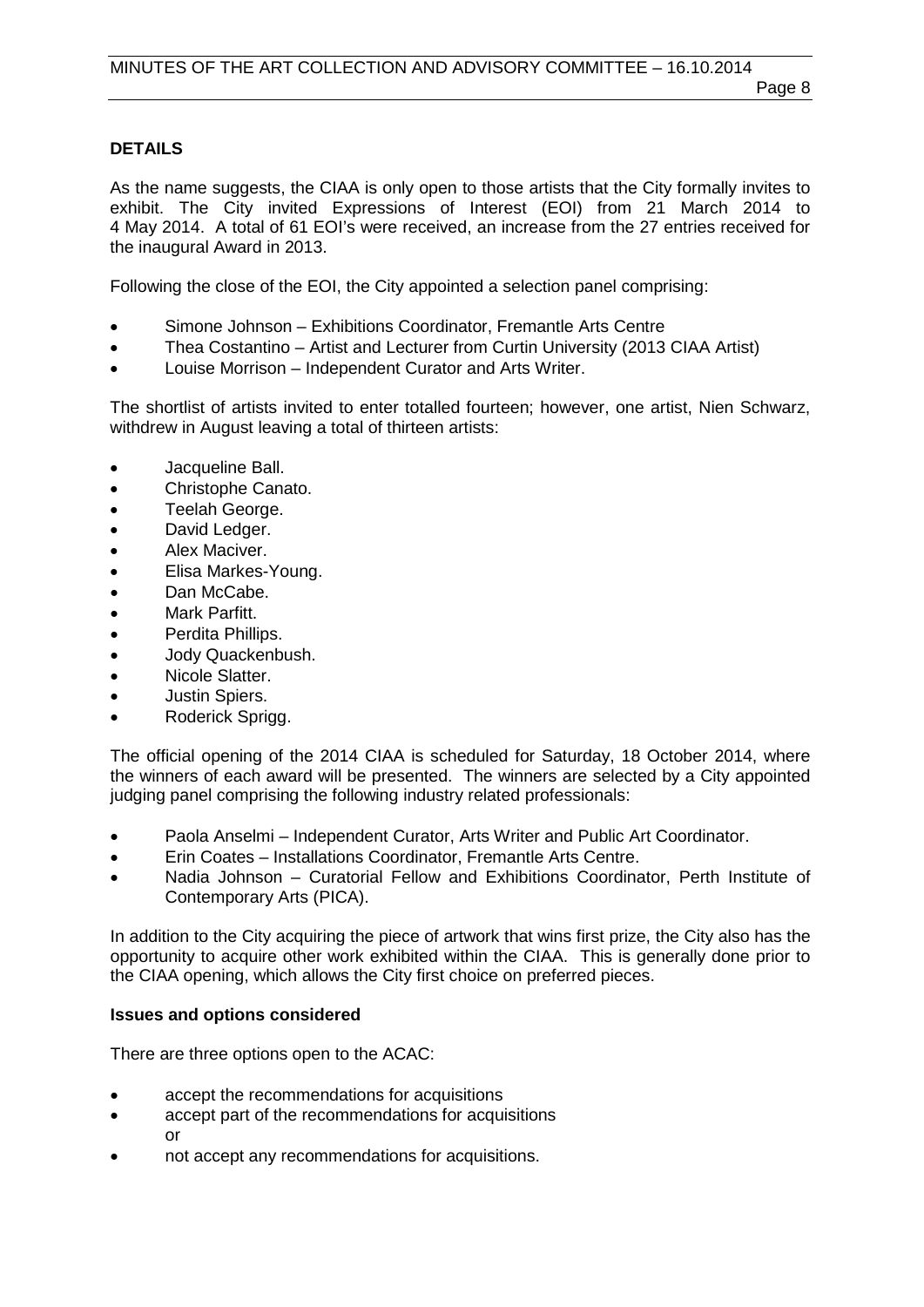# **Legislation / Strategic Community Plan / policy implications**

| Legislation                     | The ACAC and the Chief Executive Officer have been<br>delegated authority to purchase artworks<br>granted<br>recommended up to an amount of \$15,000 and within budget<br>allocations. |
|---------------------------------|----------------------------------------------------------------------------------------------------------------------------------------------------------------------------------------|
| <b>Strategic Community Plan</b> |                                                                                                                                                                                        |
| <b>Key theme</b>                | Community Wellbeing.                                                                                                                                                                   |
| <b>Objective</b>                | Cultural development.                                                                                                                                                                  |

**Strategic initiative Invest in publicly accessible visual art that will present a** culturally enriched environment.

**Policy** *Art Collection and Memorabilia Policy*.

## **Risk management considerations**

The risks of adding artwork that is not aligned to the City's current art collection are as follows:

- The City's art collection is a specialised and curated collection. The integrity of the collection could be jeopardised by purchasing artworks on subjective criteria.
- The collection is building in value year on year and now represents a sizeable asset. Thus, the overall value of the collection is of concern and this will deteriorate if not directed correctly or if 'weak' works enter the collection.

# **Financial / budget implications**

The 2014-15 Budget has an amount of \$30,000 allocated; \$7,000 for the overall winner of the CIAA acquisition award, \$8,000 for the prize winner in the CIAA non-acquisitive prizes and a further \$15,000 for the City to acquire art throughout the financial year of which none has been spent.

| <b>Account No:</b><br><b>Budget Item:</b>         | C <sub>1020</sub><br>Community<br>Invitation<br><b>Art Award Acquisition</b> | <b>Account No:</b><br><b>Budget Item:</b>             | C <sub>10211</sub><br>Art<br>Acquisitions |
|---------------------------------------------------|------------------------------------------------------------------------------|-------------------------------------------------------|-------------------------------------------|
| <b>Budget Amount:</b><br>Amount Spent to<br>Date: | \$7,000<br>\$0                                                               | <b>Budget Amount:</b><br><b>Amount Spent to Date:</b> | \$15,000<br>\$0                           |
| <b>Proposed Cost:</b><br><b>Balance:</b>          | \$7,000<br>\$0                                                               | <b>Proposed Cost:</b><br><b>Balance:</b>              | \$TBD<br>\$TBD                            |

All amounts quoted in this report are exclusive of GST.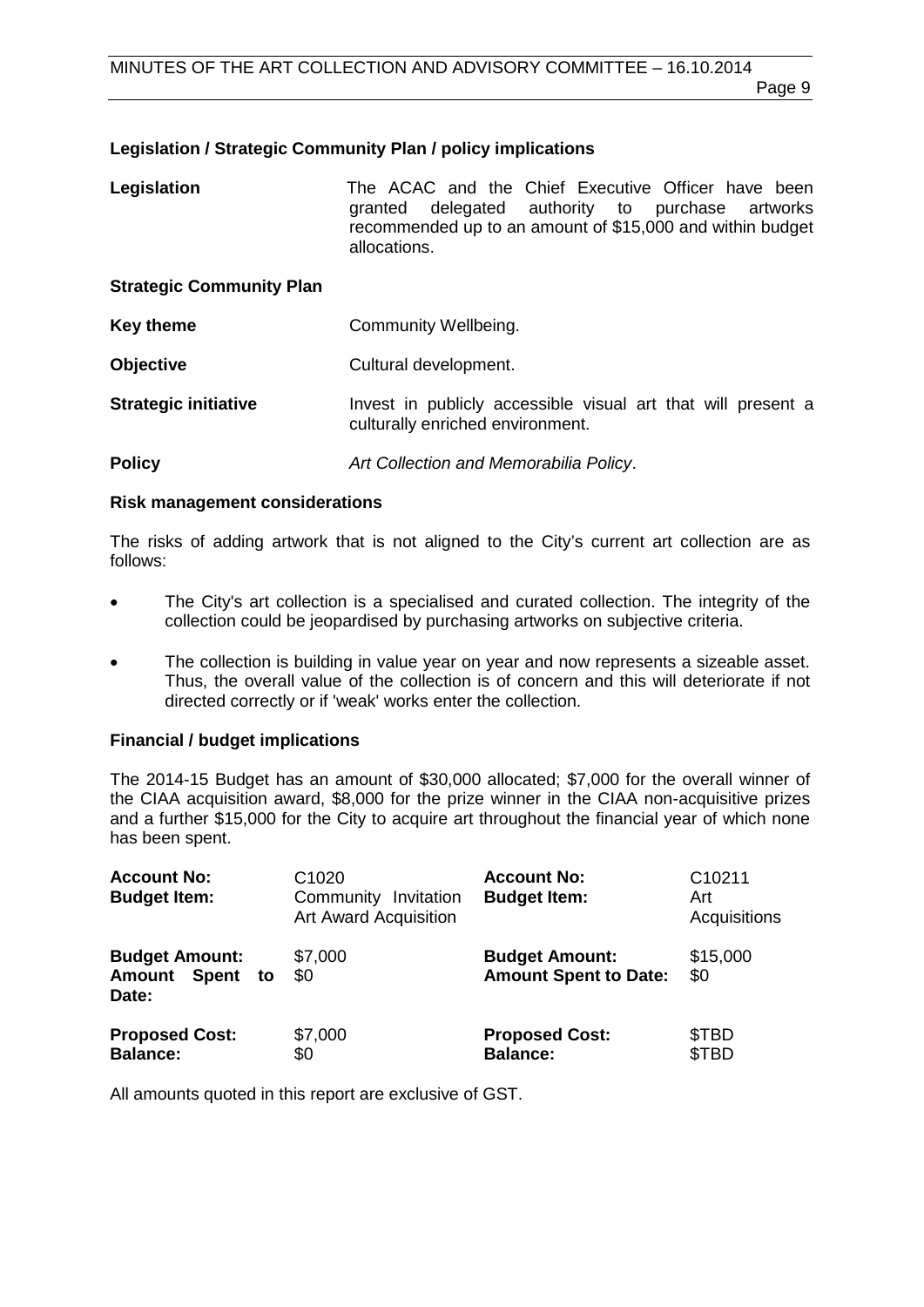#### **Regional significance**

The CIAA attracts entries from professional artists from across the state and is therefore considered to be a regional event hosted by the City. The ongoing provision of an accessible and high calibre art event is integral to the cultural development and vibrancy of the City of Joondalup and for the development of visual arts within the industry of local government.

#### **Sustainability implications**

The CIAA has positive social sustainability implications for the City. The event provides enhancement of the locality and acts as a catalyst for public discussion about current social, economic and environmental issues. The CIAA physically enhances public places and the public realm by creating points of interest, animating spaces and providing beauty, character and colour to the City of Joondalup. It also enhances the relevance for the local community of the City's cultural position and increases the value of the City's cultural resources.

#### **Consultation**

Not applicable.

#### **COMMENT**

A presentation will be made to the Committee recommending items of artwork for purchase as part of the City's 2014 CIAA.

#### **VOTING REQUIREMENTS**

Simple Majority.

#### **OFFICER'S RECOMMENDATION**

That the Art Collection and Advisory Committee gives CONSIDERATION to acquiring the recommended pieces of artwork displayed as part of the City of Joondalup's 2014 Community Invitation Art Award.

#### **MOVED Cr Gobbert, SECONDED Mr Tidy that the Art Collection and Advisory Committee:**

- **1 AGREES to purchase the following pieces of artwork from the City of Joondalup's 2014 Community Invitation Art Award:**
	- **1.1 "Nothing and everything that is near peripheral 1" by Teelah George at a purchase price of \$2,300;**
	- **1.2 "Interior with Glass" by David Ledger at a purchase price of \$1,200.**

It was requested that part 1.1 be voted upon separately.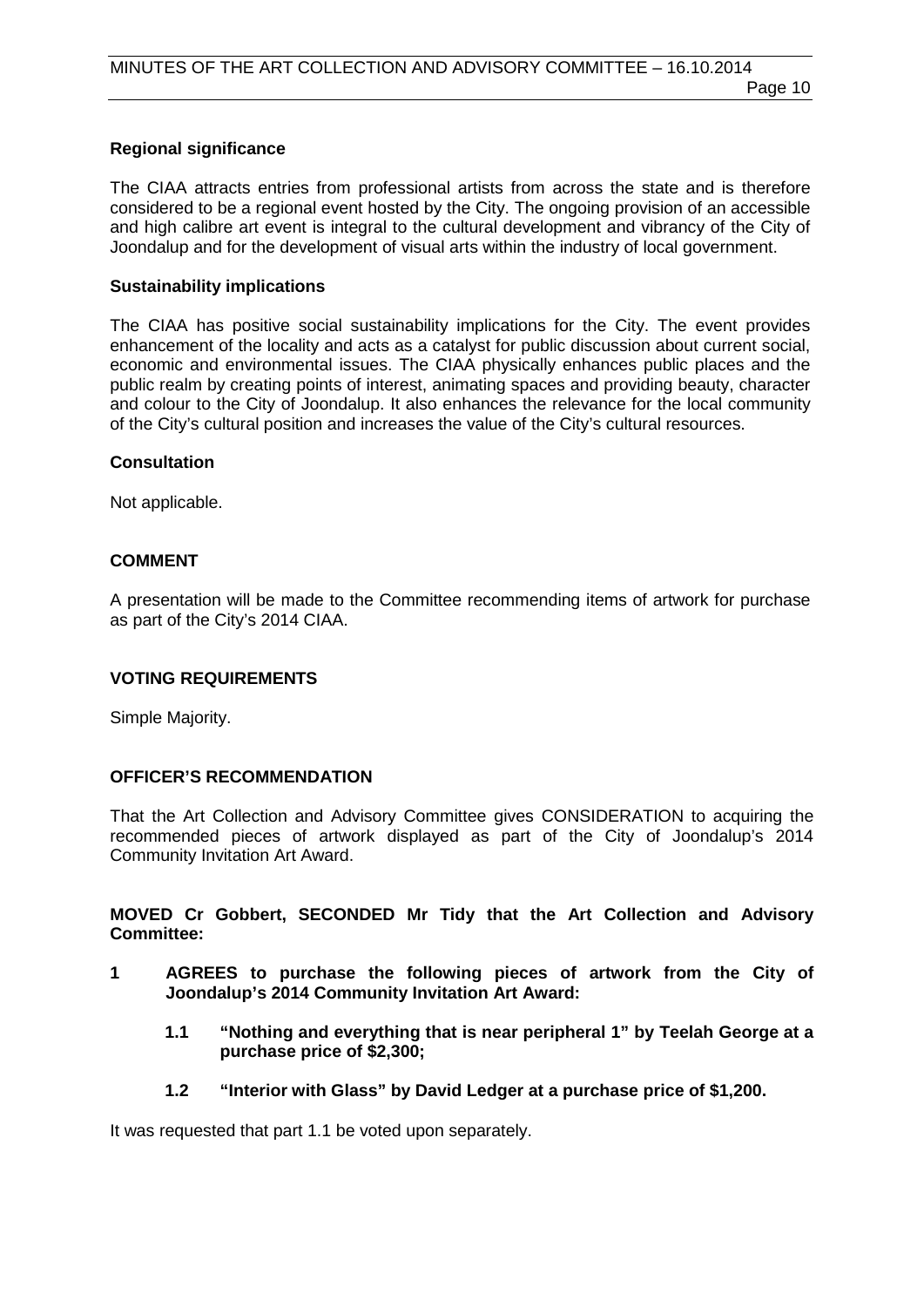MOVED Cr Gobbert, SECONDED Mr Tidy that the Art Collection and Advisory Committee:

- 1 AGREES to purchase the following pieces of artwork from the City of Joondalup's 2014 Community Invitation Art Award:
	- 1.1 "Nothing and everything that is near peripheral 1" by Teelah George at a purchase price of \$2,300.

#### **The Motion was Put and LOST (4/3)**

**Against the Motion**: Crs Fishwick, Hollywood, Norman and Thomas. **In favour of the Motion:** Crs Gobbert and Chester and Mr Tidy.

**MOVED Cr Gobbert, SECONDED Mr Tidy that the Art Collection and Advisory Committee:**

- **1 AGREES to purchase the following pieces of artwork from the City of Joondalup's 2014 Community Invitation Art Award:**
	- **1.2 "Interior with Glass" by David Ledger at a purchase price of \$1,200.**

#### **The Motion was Put and CARRIED (7/0)**

**In favour of the Motion:** Crs Gobbert, Chester, Fishwick, Hollywood, Norman and Thomas and Mr Tidy.

**MOVED Cr Thomas, SECONDED Cr Fishwick that the Art Collection and Advisory Committee:**

**2 NOTES the purchase in Part 1 above is subject to the piece of artwork not being acclaimed the Acquisitive Award 2014 for the City's 2014 Community Invitation Art Award.**

#### **The Motion was Put and CARRIED (7/0)**

**In favour of the Motion:** Crs Gobbert, Chester, Fishwick, Hollywood, Norman and Thomas and Mr Tidy.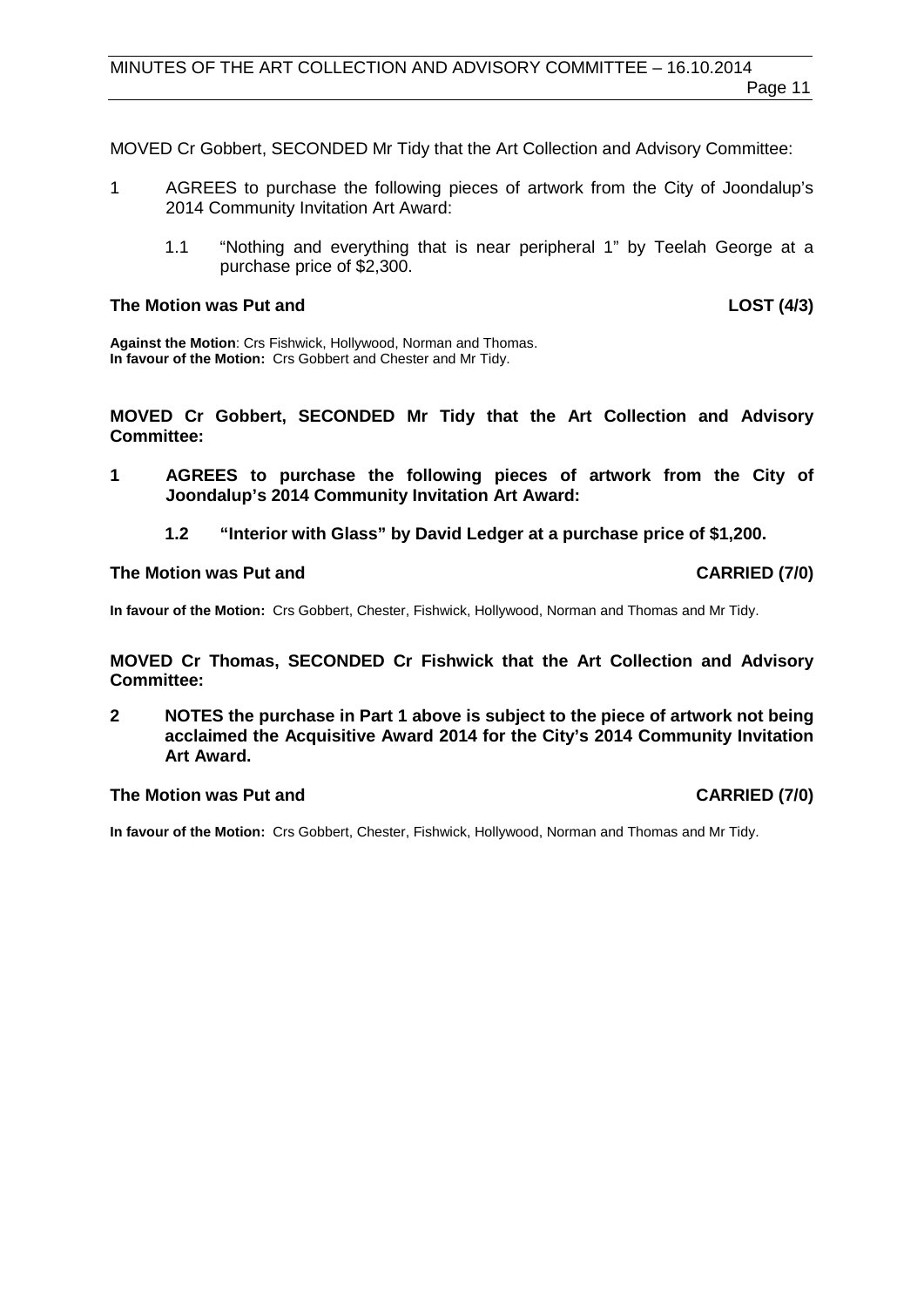# <span id="page-11-0"></span>**ITEM 2 CITY OF JOONDALUP ARTIST RESIDENCY PROGRAM 2014-15**

| <b>WARD</b>                           | All                                                                                                                                                                                              |                                                       |                    |
|---------------------------------------|--------------------------------------------------------------------------------------------------------------------------------------------------------------------------------------------------|-------------------------------------------------------|--------------------|
| <b>RESPONSIBLE</b><br><b>DIRECTOR</b> | Mr Mike Tidy<br><b>Corporate Services</b>                                                                                                                                                        |                                                       |                    |
| <b>FILE NUMBER</b>                    | 103932                                                                                                                                                                                           |                                                       |                    |
| <b>ATTACHMENT</b>                     | Attachment 1<br>Attachment 2                                                                                                                                                                     | Artists reviewed<br>Background<br>recommended artists | information<br>on. |
| <b>AUTHORITY / DISCRETION</b>         | Executive - The substantial direction setting and oversight<br>role of Council, such as adopting plans and reports,<br>accepting tenders, directing operations, setting and<br>amending budgets. |                                                       |                    |

#### **PURPOSE**

For Council to select an artist to undertake a residency in the City of Joondalup and produce an artwork for the City's art collection.

#### **EXECUTIVE SUMMARY**

In February 2013, Council agreed to invite an artist from outside of Western Australia to undertake a residency in the City of Joondalup to develop an artwork that documents and captures the iconic landmarks and people who represent the City of Joondalup.

In June 2014, the Art Collection and Advisory Committee (ACAC) resolved to refer the item back to the Chief Executive Officer to liaise with the ACAC and facilitate a review of the list of artists with a report to be presented at the next meeting of the ACAC.

Forty-four professional artists were reviewed for consideration. From these, seventeen responded saying that they were interested in receiving more information about the project. The City sent an information package to these artists, and eight responded with interest and a proposal of the activities that they would undertake if successful.

A workshop with members of the ACAC was held on 2 September 2014 to review the eight artists.

#### *It is therefore recommended that Council:*

*1 APPROVES artist Brandon Bellengée from New York, USA, to complete the City of Joondalup artist residency, to liaise with the community and develop artwork that documents the landmarks and people who represent the City, with a contract value not to exceed \$30,000;*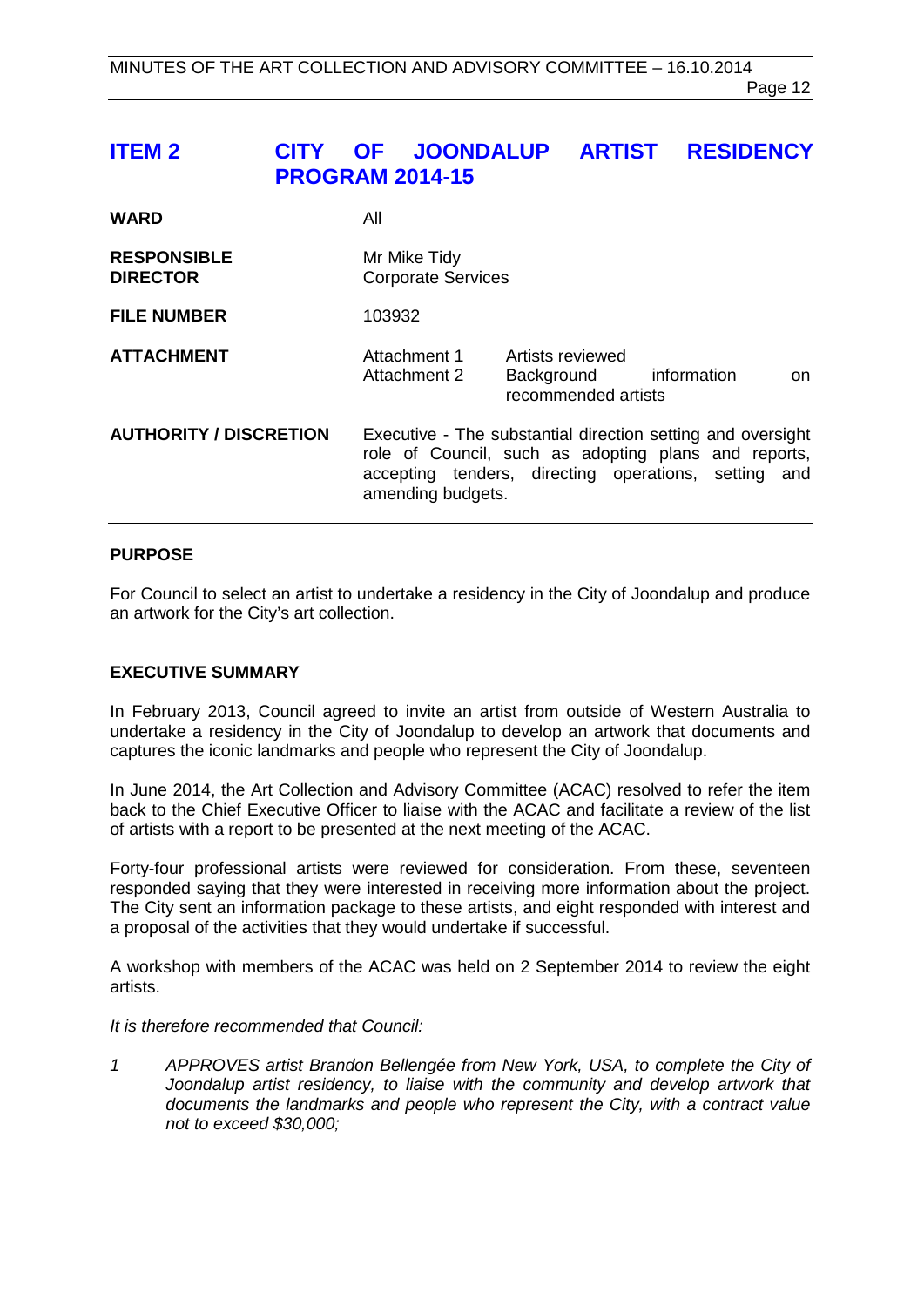*2 In the event that Brandon Bellengée is no longer available, APPROVES as the second option Joan Linder, from New York, USA to complete the City of Joondalup artist residency, to liaise with the community and develop artwork that documents the landmarks and people who represent the City, with a contract value not to exceed \$30,000.*

#### **BACKGROUND**

At its meeting held on 19 February 2013 (CJ021-02/13 refers), Council resolved that it:

- *"1 ENDORSES the completion of the artwork commission to the value of \$30,000;*
- *2 AGREES to invite an international or national artist to undertake arts residency in the City of Joondalup, developing an artwork commission that documents and captures the iconic landmarks and people who represent the City of Joondalup;*
- *3 NOTES the arts residency detailed in Part 2 above will be completed by 2014-15".*

At its meeting held on 10 February 2014, the ACAC resolved as follows:

*"That the item relating to International Artist Residency be REFERRED BACK to the Chief Executive Officer for further investigation, with a view to including a number of Australian artists and increasing the number of shortlisted applicants for consideration by the Art Collection and Advisory Committee."*

At its meeting held on 12 June 2014, the ACAC resolved as follows:

*"That the item relating to the City of Joondalup Artist residency program 2014/15 BE REFERRED BACK to the Chief Executive Officer to liaise with members of the Art Collection and Advisory Committee and facilitate a review of the list of artists identified in Attachment 1 to this Report with a report to be presented to the next meeting of the Art Collection and Advisory Committee*."

Following the decision of the ACAC on 12 June 2014, a workshop with members of the ACAC was held on 2 September 2014, to review the shortlisted artists.

#### **DETAILS**

Residencies are an effective way of contracting an artist to create an original artwork for a particular purpose and also to liaise with a community, bringing about discussion of shared values and allowing the host to reveal a place from a new perspective.

Residencies also offer artists the opportunity to develop their practise and access a new audience, with the support of a hosting community who can assist in providing access and an opportunity to research the history and landmarks of the place. A successful residency is an exchange and should be of mutual benefit to both artist and host.

#### **Issues and options considered**

The values, objectives and themes of the City's art collection and in particular styles and genres of art that would contribute in the long term to the art collection were examined. The objectives, timeframe and budget of the residency were defined. A phase of research was conducted utilising industry networks to compile a list of national and international artists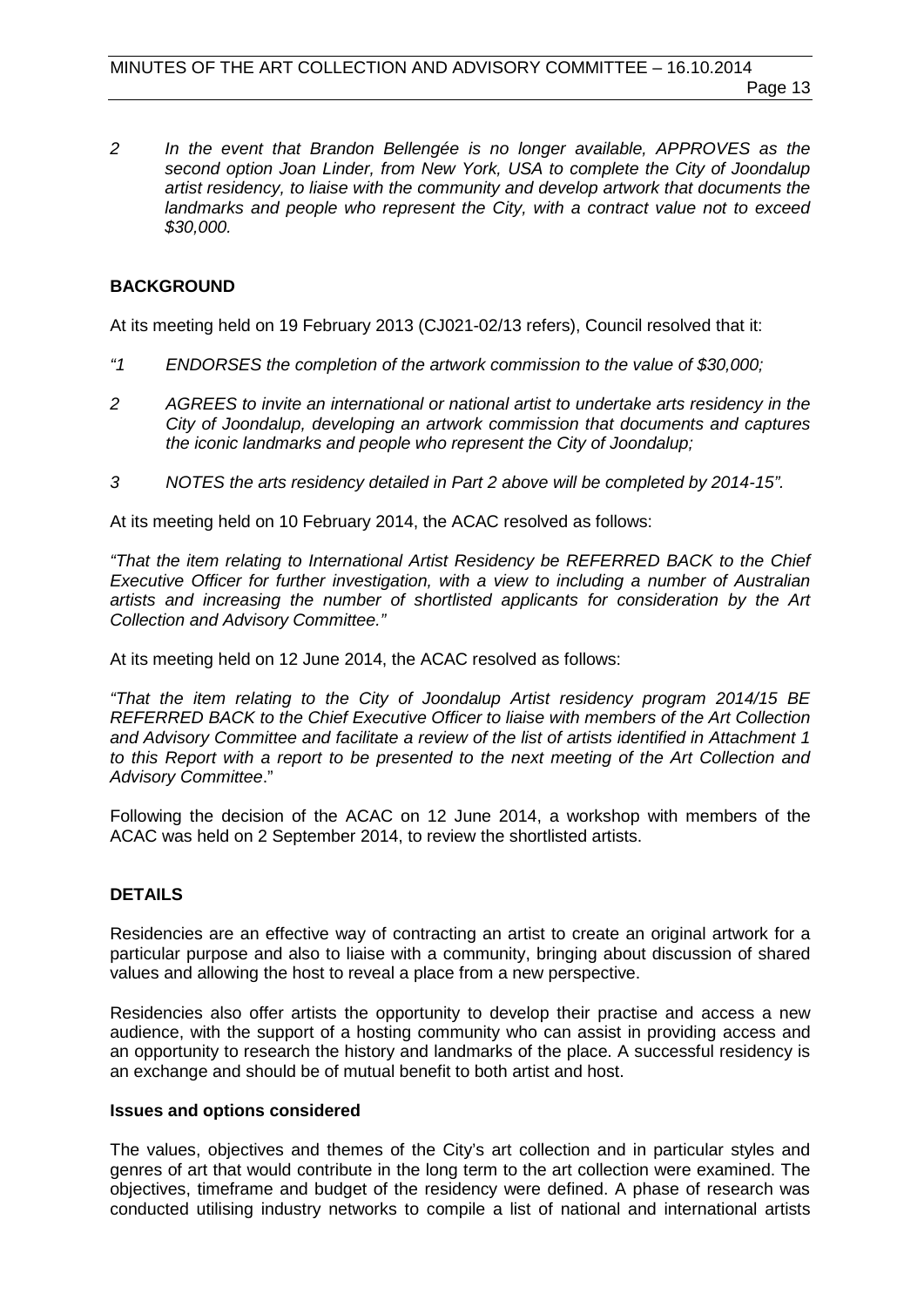who might be suitable for a residency in Joondalup. Arts organisations, galleries and artists were contacted in America, the United Kingdom, Brazil, Australia and Europe. Consideration was given to artists working with environmental concerns, communities, communality engagement, and in traditional art-forms such as painting, drawing, sculpture, mural art and public art.

Forty-four professional artists from eleven countries, (including Australia) were reviewed (Attachment 1 refers) for the residency by a process of research and peer recommendation rather than a process of expression of interest. During this process, the following selection criteria were applied:

- Artists' professional standing (only professional artists were considered).
- Level of engagement the artist was likely to have with Joondalup engagement with place, people, culture, history.
- Value of the artist's work in relation to the City of Joondalup art collection and long term investment potential.
- Links between the artist's practice and the City's existing art collection (including the capacity of the City to appropriately house, display, conserve and manage the artist's work).
- Availability of the artist to complete the residency within the 2014-15 financial year.

Forty artists were contacted to assess their level of interest in the project and of these, eight indicated they are available and interested and subsequently provided a proposal and some information about themselves as a way to express their interest. These eight shortlisted artists have indicated a significant level of engagement with the City and in the creation of an artwork if successful. Each artist provided a list of 8-10 images showing examples of previous work, a Curriculum Vitae, an artist's biography, and a one-page proposal outlining the activities they propose to undertake during the residency.

#### Option one: Brandon Bellengée, New York, USA

Brandon Bellengée is a transdisciplinary artist who combines scientific studies with ecological art and a form of environmental activism. He works with a highly systematic methodology, working collaboratively and promoting the use of artistic enquiry as a means of realising scientific research, and vice-versa. Much of his work has a high degree of public involvement as he works to promote natural resources and living in harmony with the natural world, or at least understanding evolutionary and biological principles. His artworks come from direct experiences with amphibians, birds, fish and insect species found in natural ecosystems, and also observed in laboratory settings. His proposal includes a series of community education sessions as well as the creation of a commissioned public artwork entitled *Love Motels for Insects,* which is a successful series of artworks that appear in capital cities across the world and are designed to attract nocturnal flying insects.

More information about Brandon Bellengée and examples of his work is provided in Attachment 2.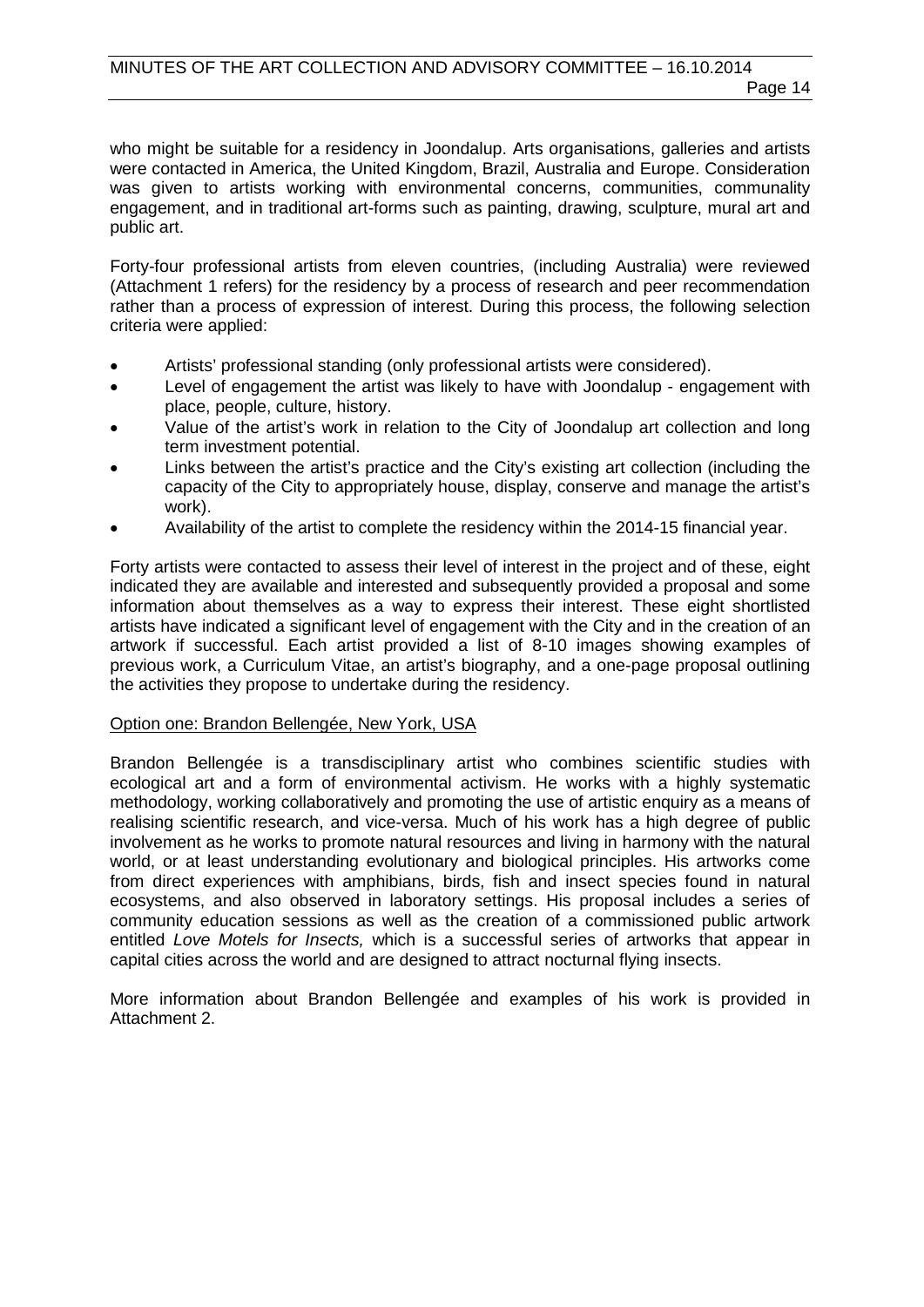#### Option two: Joan Linder, New York, USA

Joan Linder is a highly skilled, illustration-based fine artist, living and practising in New York, USA, and currently employed as an associate professor at Buffalo University, New York. She achieved her Master of Fine Art from Columbia University, New York in 1996. Joan Linder works in the traditional medium of quill-pen and ink, partly as a reaction against mass produced, electronic imagery that is so prevalent in modern life, and partly to allow viewers to experience and understand the value of mark-making and the evidence of the artist's hand within an artwork. Her drawings are ambitious in scale and varied in subject matter. In previous commissions she has created large botanical illustrations for New York subway stations. In another project she drew the contents of her kitchen sink every day over the course of a year as a study of domestic life. She is a dedicated and energetic artist, with a rigorous approach to the craft of drawing. She is very interested in exploring the potential for new developments in her artistic practice, inspired by the urban and natural environments in Joondalup.

More information about Joan Linder and examples of her work is provided in Attachment 2.

#### **Legislation / Strategic Community Plan / policy implications**

| Legislation                     | Not applicable.                                                                                  |
|---------------------------------|--------------------------------------------------------------------------------------------------|
| <b>Strategic Community Plan</b> |                                                                                                  |
| Key theme                       | Community Wellbeing.                                                                             |
| <b>Objective</b>                | Cultural development.                                                                            |
| <b>Strategic initiative</b>     | Invest in publicly accessible visual art that will present a<br>culturally-enriched environment. |
| <b>Policy</b>                   | Not applicable.                                                                                  |

#### **Risk management considerations**

Not applicable.

#### **Financial / budget implications**

At its meeting held on 19 February 2013 (CJ021-02/13 refers), Council endorsed the artist in residency program to the value of \$30,000. The artwork commission fee paid to the artist would be in the region of \$15,000 with a further \$15,000 used to cover costs of hosting the artist such as travel, accommodation and daily allowance. \$30,000 has been budgeted in the 2014-15 Budget.

#### **Regional significance**

The City's art collection, including its public art, archives and memorabilia, plays an important part in shaping and developing a sense of community.

The ongoing provision of an accessible and high calibre art collection is integral to the cultural development and vibrancy of the City of Joondalup region and to best practice standards for the development of the visual arts in local government.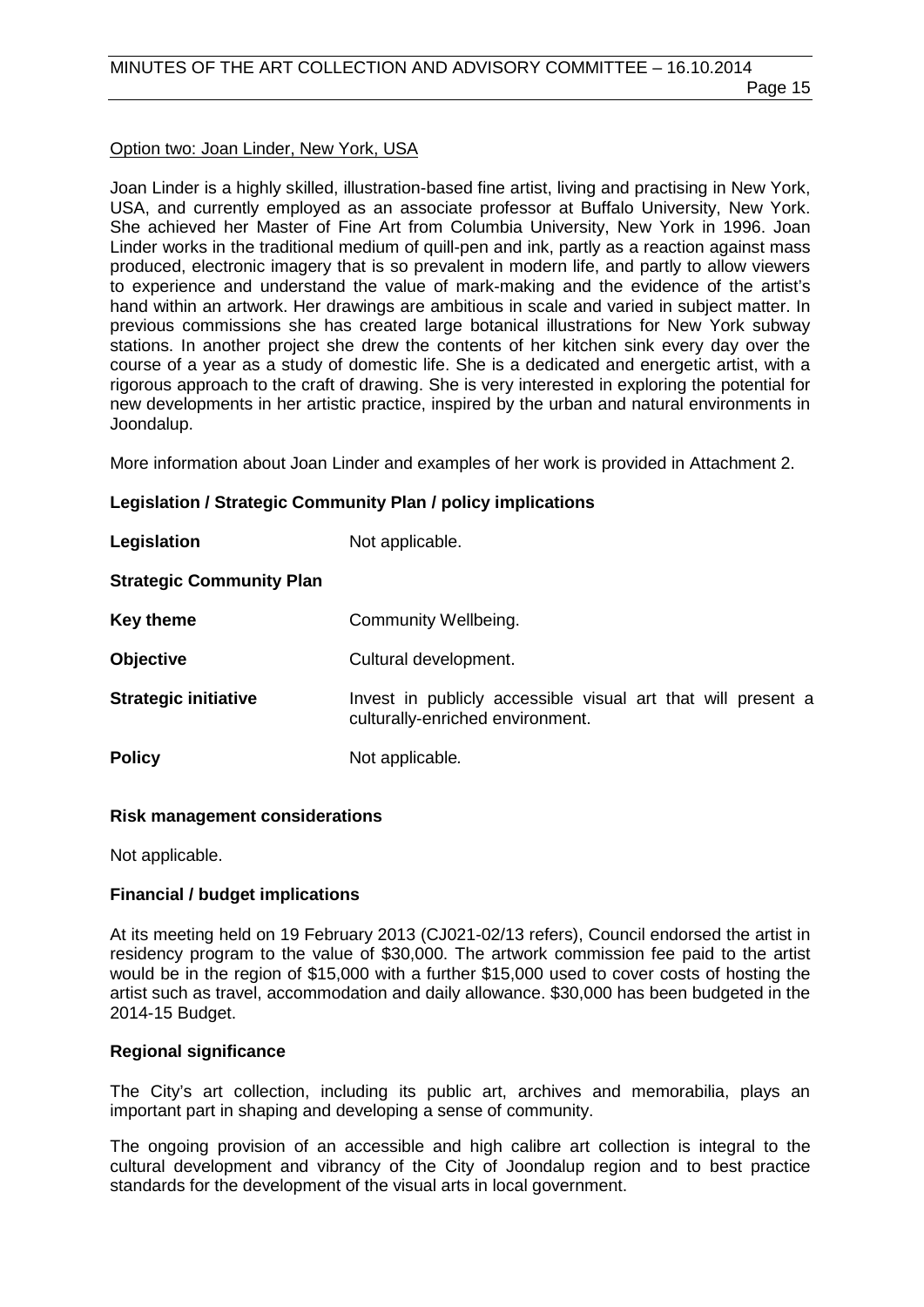#### **Sustainability implications**

#### Environmental

Art strengthens the public realm by creating points of interest, animating spaces and providing beauty, character and colour to places.

#### Social

Art provides a catalyst for public discussion about current social, economic and environmental issues.

#### Economic

Art is a driver for cultural tourism.

#### **Consultation**

Not applicable.

#### **COMMENT**

The two shortlisted artists represent high quality contemporary artists whose work would represent a culturally valuable asset for the City and whose practise will be of interest to the local community.

Brandon Bellengée from the USA is the preferred artist because his proposal is to build a *Love Motels for Insects* for the City of Joondalup and perform a series of citizen science ecoeducational programs themed around pollinator insects. The *Love Motels for Insects*  sculptures, surrounded by a native flowering pollinator garden, will utilize UV LED lights inside an enormous sculpted canvas to attract insects. In the past decade, *Love Motels for Insects* have been commissioned at over 20 locations around the world.

The City of Joondalup's *Love Motels for Insects* would be inspired by the shape of a native pollinator species such as the Western Jewel butterfly (*Hypochrysops halyaetus*) or the Silver Spotted skipper (*Trapezites argenteoornatus*). Conceptually, the sculpture will create an opportunity for the public to focus on important pollinator arthropod species. Such species are essential to terrestrial ecosystems and pollinate upwards of 70% of our food supply. "*By inviting people to bug watch, I hope to show them an essential side of local nature that many have never paid attention to. I am thrilled at the opportunity to explore this side of local nature for the first time in Australia and to bring the Love Motels for Insects to the City of Joondalup*".

While in Joondalup, the artist will also be afforded opportunities to engage with community groups and collaborate with local artists and visual arts groups. Once the artist is appointed, a more specific timetable and budget will be determined that may facilitate further opportunities.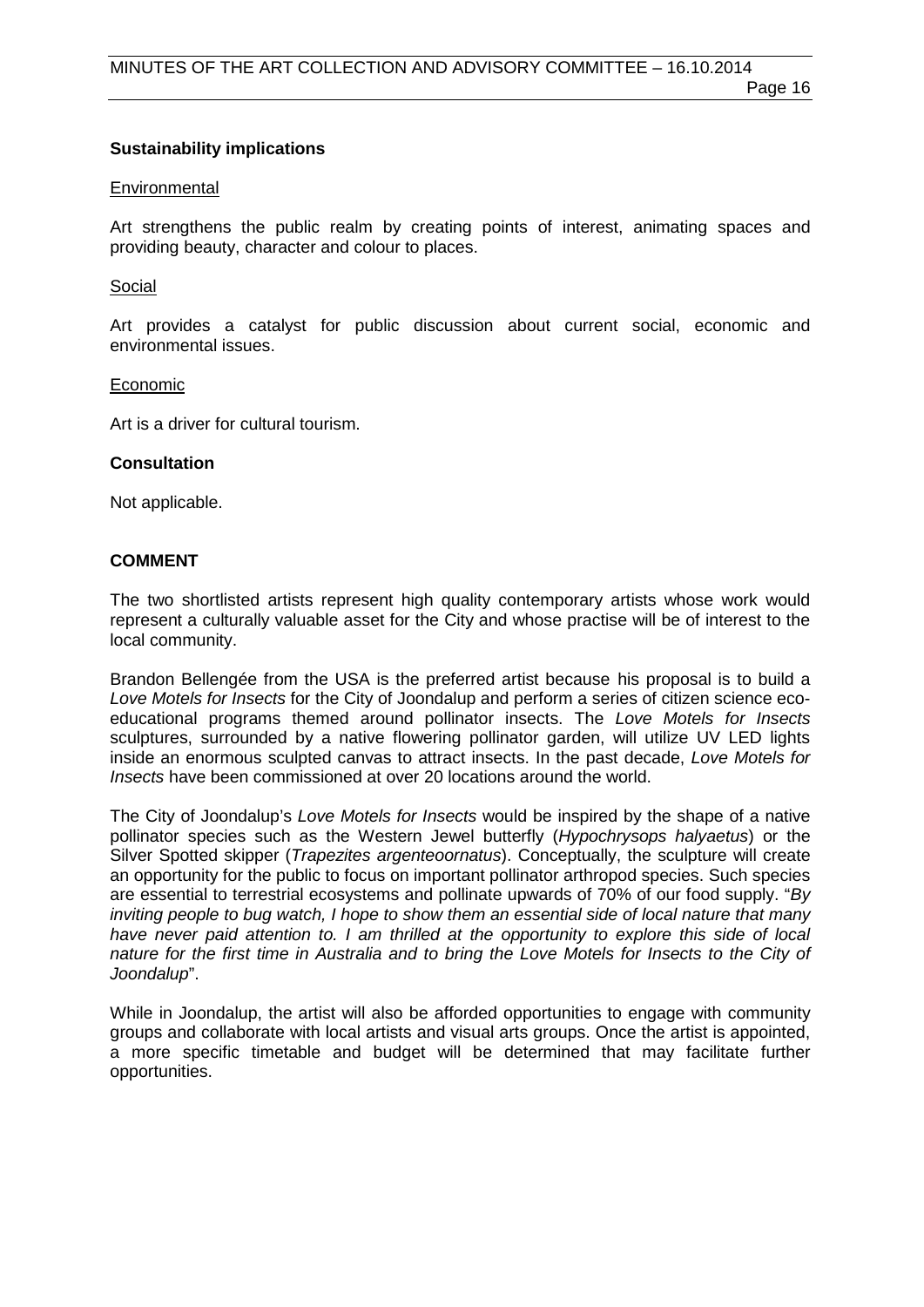#### **VOTING REQUIREMENTS**

Simple Majority.

**MOVED Cr Hollywood, SECONDED Cr Chester that Council:**

- **1 APPROVES artist Brandon Bellengée from New York, USA, to complete the City of Joondalup artist residency, to liaise with the community and develop artwork that documents the landmarks and people who represent the City, with a contract value not to exceed \$30,000;**
- **2 In the event that Brandon Bellengée is no longer available, APPROVES as the second option Joan Linder, from New York, USA to complete the City of Joondalup artist residency, to liaise with the community and develop artwork that documents the landmarks and people who represent the City, with a contract value not to exceed \$30,000.**

#### **The Motion was Put and CARRIED (7/0)**

**In favour of the Motion:** Crs Gobbert, Chester, Fishwick, Hollywood, Norman and Thomas and Mr Tidy.

*Appendix 1 refers*

<span id="page-16-0"></span>*[To access this attachment on electronic document, click here: Attach1ARTagn161014.pdf](http://www.joondalup.wa.gov.au/files/committees/ACAC/2014/Attach1ARTagn161014.pdf)*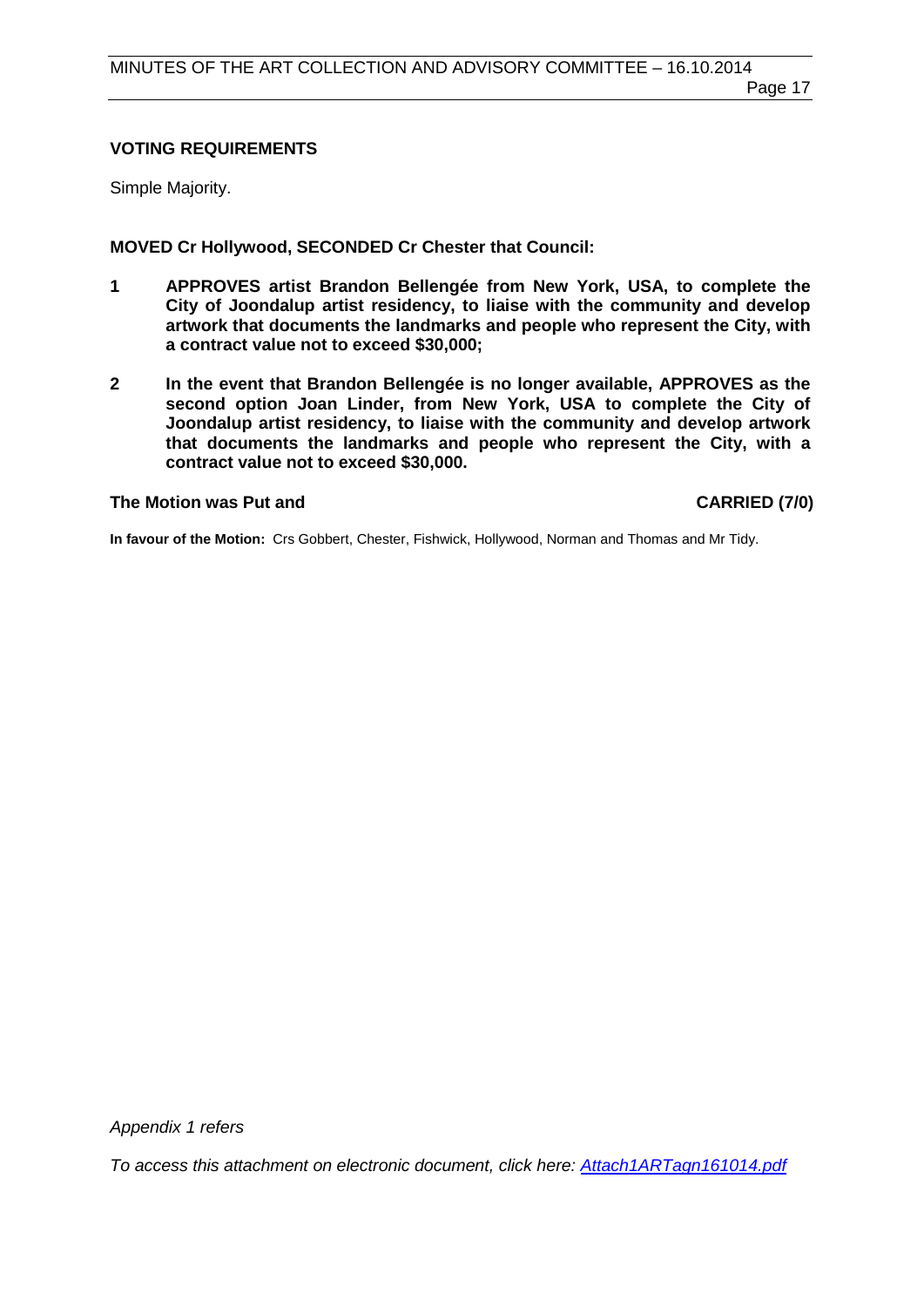# **ITEM 3 ACQUISITION OF ARTWORK BY MARLENE HAROLD**

| <b>WARD</b>                           | Αll                                                                                                                                                                                              |                                             |
|---------------------------------------|--------------------------------------------------------------------------------------------------------------------------------------------------------------------------------------------------|---------------------------------------------|
| <b>RESPONSIBLE</b><br><b>DIRECTOR</b> | Mr Mike Tidy<br><b>Corporate Services</b>                                                                                                                                                        |                                             |
| <b>FILE NUMBER</b>                    | 14158                                                                                                                                                                                            |                                             |
| <b>ATTACHMENT</b>                     | Attachment 1<br>Attachment 2                                                                                                                                                                     | About Marlene Harold<br>Marlene Harold's CV |
| <b>AUTHORITY / DISCRETION</b>         | Executive - The substantial direction setting and oversight<br>role of Council, such as adopting plans and reports,<br>accepting tenders, directing operations, setting and<br>amending budgets. |                                             |

#### **PURPOSE**

For the Art Collection and Advisory Committee to consider the acquisition of an artwork titled '*Early Morning Mist'* by Western Australian Aboriginal artist Marlene Harold, recently exhibited in the '*Yey Susurrus'* exhibition at the Joondalup Art Gallery as part of the City of Joondalup NAIDOC week program 2014.

#### **EXECUTIVE SUMMARY**

The City's art collection comprises over 200 artworks, with a primary focus on the work of Western Australian contemporary artists. Artworks span a wide range of media; over half of the collection consists of paintings, with the remainder of the collection including sculpture, drawings, ceramics, print works, photographs, textiles and one glasswork.

The City allocated an annual acquisition budget of \$15,000 for the purchase of artworks for inclusion in its collection for the 2014-15 Financial Year, of which \$15,000 remains. The recommended acquisition total is \$4,900. This amount falls within the Chief Executive Officer's purchasing limit of \$15,000, as outlined in the *Art Collection and Memorabilia Policy*. Acquisition of the proposed artwork would leave \$10,100 remaining in the budget.

The City's Curator has identified this artwork as a valuable investment that will strengthen the overall value of the collection.

*It is therefore recommended that the Art Collection and Advisory Committee APPROVES the acquisition of the artwork entitled 'Early Morning Mist' (2013) by Marlene Harold for a cost of \$4,900.*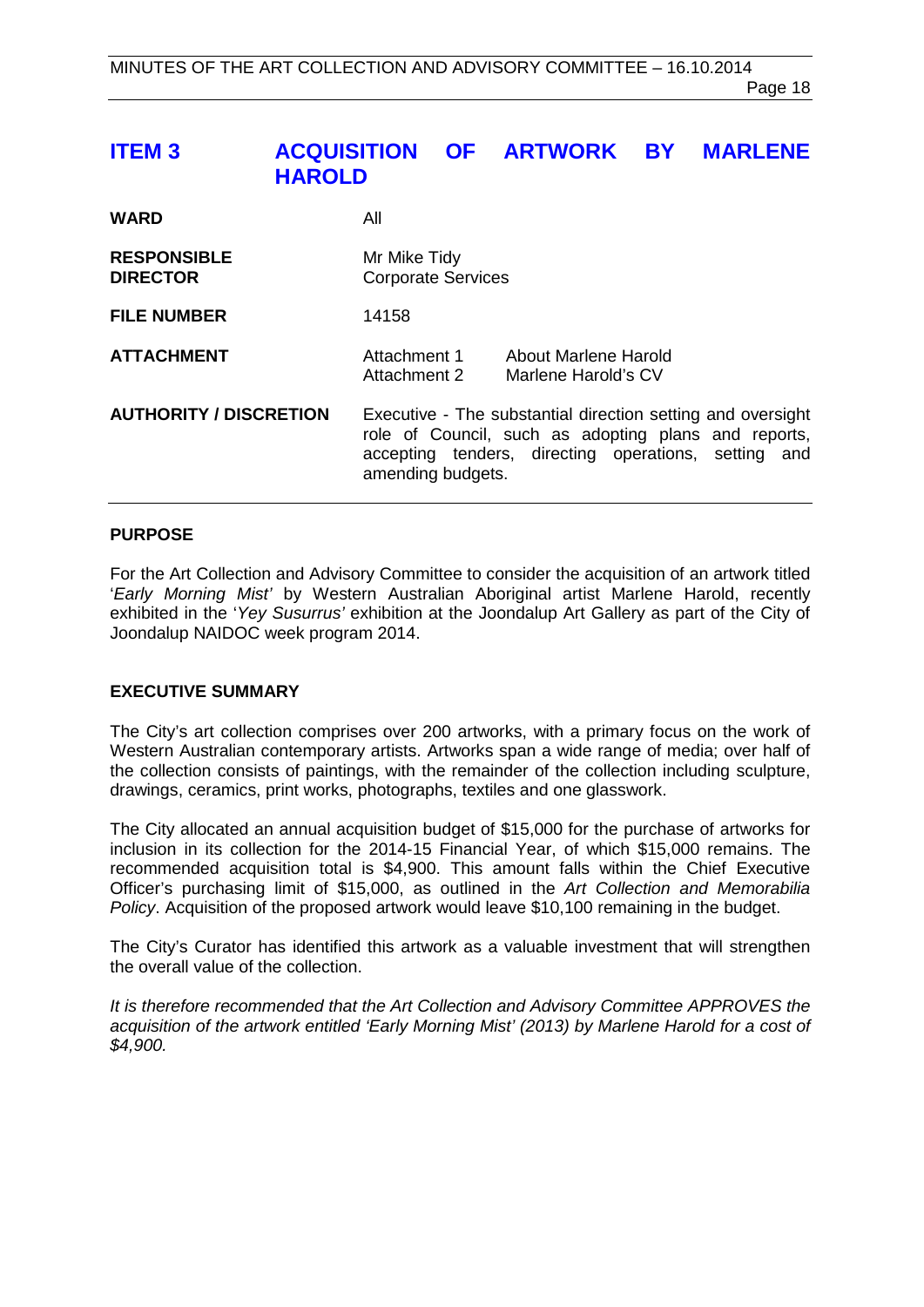#### **BACKGROUND**

There is a selection criteria for acquiring art into the collection, and this is outlined in the *Art Collection Management Plan*, which is currently under review. The purpose of the management plan and the selection criteria are to guide the way that acquisitions are made, and ensure that the integrity of the collection is maintained in terms of financial and cultural value.

The City's Curator has identified the named artwork as a valuable investment that will strengthen the overall value of the collection, and that each meets the following selection criteria:

- Is a quality example that will be a significant addition to the collection.
- Enhances the current scope of the City of Joondalup art collection.
- Is an unconditional donation, purchase or lease which has valid and clearly verifiable legal title.
- Has the capacity to be displayed in a City building or other appropriate space without hindrance to public access or safety.
- Has the necessary resources allocated to resolve all foreseeable issues related to conservation, presentation and storage, as part of the acquisition.
- Is quality artwork by a contemporary Western Australian artist.
- Represents a significant period, occasion or initiatives in the evolution of the City of Joondalup.
- Represents the artistic practice of a Western Australian artist (or artist residing in Western Australia) who has received acclaim for their work locally, nationally or internationally.
- Strengthens and add to an existing series of works.
- Builds on identifiable themes within the whole collection.

The criteria for the purchase of an artwork to add to the City's art collection differs from the criteria for directly commissioning an artist to create a new artwork. The commissioning process requires that artwork has local content, and celebrates Joondalup iconic landmarks, unlike the purchasing process required in this case.

#### **DETAILS**

Marlene Harold has become a coveted name among collectors in recent years. One of her paintings was presented to Queen Elizabeth II during her visit to Perth as part of the CHOGM Conference in 2011. Marlene's work is distinguishable by its soft shimmering palette and unusual blending of colour. '*Early Morning Mist'* is a fine example of this artist's work and will be a sound investment for the City of Joondalup art collection.

Further information about the artist is contained in Attachment 1.

#### **Issues and options considered**

There are two options open to the ACAC:

- accept the recommendation for the acquisition or
- not accept the recommendation for the acquisition.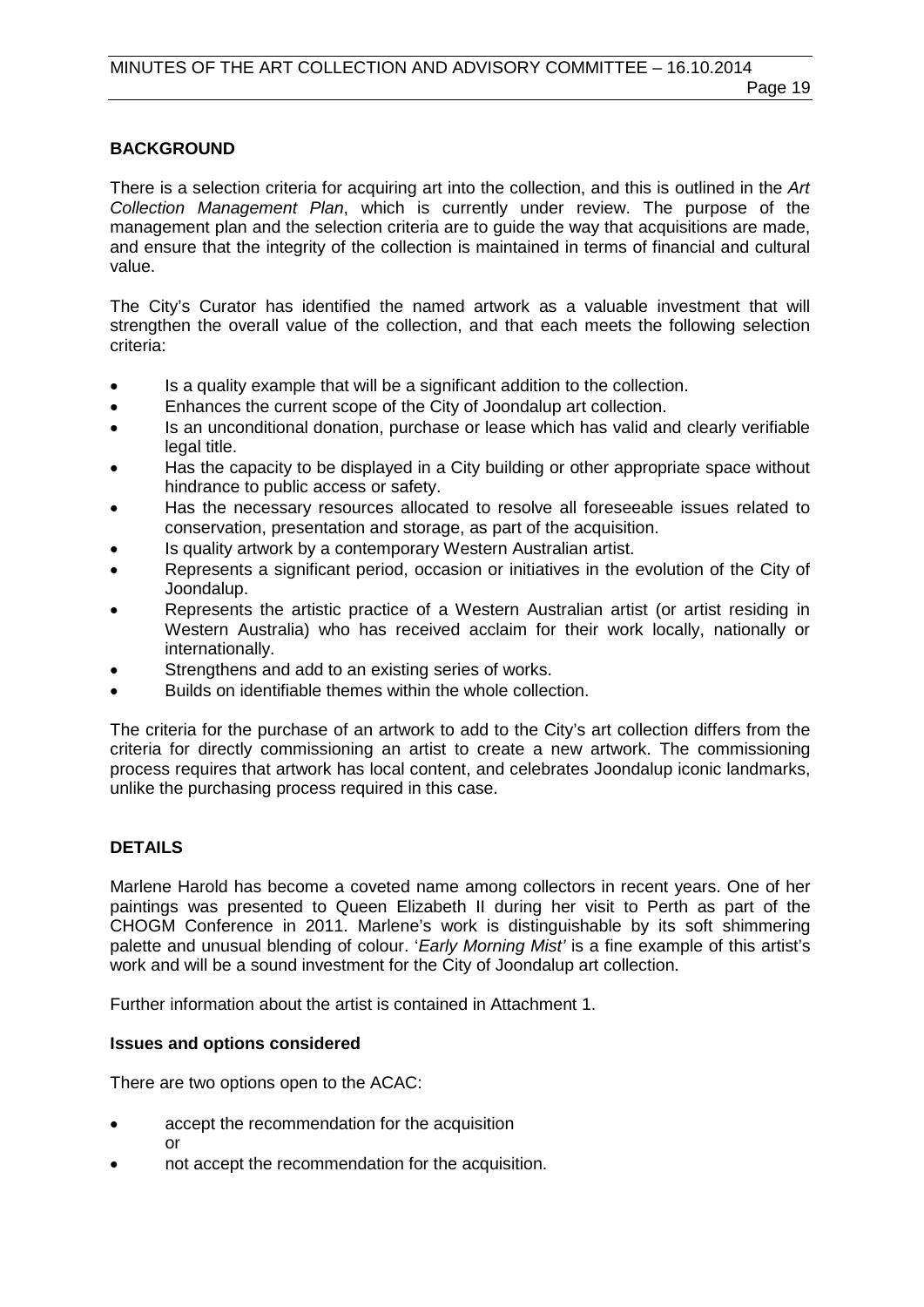#### **Legislation / Strategic Community Plan / policy implications**

| Legislation                     | The ACAC and the Chief Executive Officer have been<br>delegated authority to purchase artworks<br>granted<br>recommended up to an amount of \$15,000 and within budget<br>allocations. |
|---------------------------------|----------------------------------------------------------------------------------------------------------------------------------------------------------------------------------------|
| <b>Strategic Community Plan</b> |                                                                                                                                                                                        |
| <b>Key theme</b>                | Community Wellbeing.                                                                                                                                                                   |
| <b>Objective</b>                | Cultural development.                                                                                                                                                                  |
| <b>Strategic initiative</b>     | Invest in publically accessible visual art that will present a<br>culturally enriched environment.                                                                                     |

**Policy** *Art Collection and Memorabilia Policy*.

#### **Risk management considerations**

The risks of adding artwork that is not aligned to the City's current art collection are as follows:

- The City's art collection is a specialised and curated collection. The integrity of the collection could be jeopardised by purchasing artworks on subjective criteria.
- The collection is building in value every year and now represents a sizeable asset. Thus, the overall value of the collection is of concern and this will deteriorate if not directed correctly or if 'weak' works enter the collection.

When the City's art collection was assessed in 2011, the valuer's comments noted that the City has a significant contemporary art collection of excellent financial and cultural value. Overall, selections have been made in order to build a collection of high artistic and financial value.

#### **Financial / budget implications**

The City allocated an annual acquisition budget of \$15,000 for the purchase of artworks for inclusion in its collection for the 2014-15 Financial Year, of which \$15,000 remains. The recommended acquisition total is \$4,900.

This amount falls within the Chief Executive Officer's purchasing limit of \$15,000, as outlined in the *Art Collection and Memorabilia Policy*. Acquisition of the proposed artwork would leave \$10,100 remaining in the budget.

All amounts quoted in this report are exclusive of GST.

#### **Regional significance**

The City's art collection is a specialised and curated collection of artworks by Western Australian artists. Selections have been made in order to build a collection of high artistic and financial value.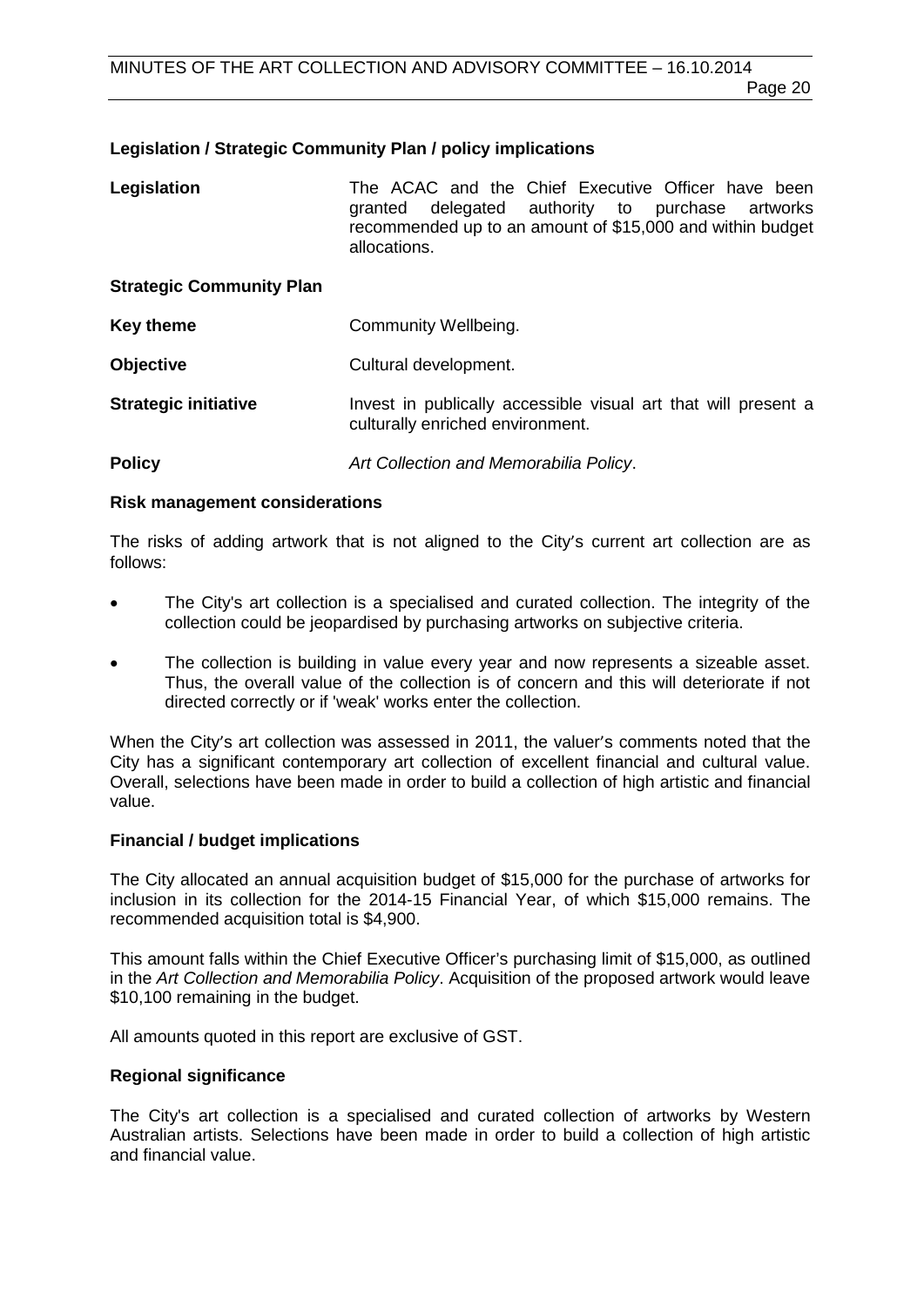The collection is building in value and now represents a sizeable asset. When the City's art collection was assessed in 2011, the valuer's comments noted that the City has a significant contemporary art collection of excellent financial and cultural value. **Sustainability implications**

#### The acquisition of artworks for the collection has positive social sustainability implications for the City. The art collection acts as a catalyst for public discussion about current social, economic and environmental issues.

The Collection physically enhances public places and the public realm by creating points of interest, animating spaces and providing beauty, character and colour to the City. It also enhances the relevance for the local community of the City's cultural position and increases the value of the City's cultural resources.

#### **Consultation**

Not applicable.

#### **COMMENT**

The artwork recommended for acquisition '*Morning Mist'* (2013) by Marlene Harold, has been identified by the City's Curator as a valuable investment by a significant Western Australian artist that will strengthen the overall value of the collection.

#### **VOTING REQUIREMENTS**

Simple Majority.

#### **MOVED Mr Tidy, SECONDED Cr Norman that the Art Collection and Advisory Committee APPROVES the acquisition of the artwork entitled** *'Early Morning Mist'*  **(2013) by Marlene Harold for a cost of \$4,900.**

#### **The Motion was Put and CARRIED (5/2)**

**In favour of the Motion:** Crs Gobbert, Chester, Norman and Thomas and Mr Tidy. **Against the Motion**: Crs Hollywood and Fishwick.

*Appendix 2 refers*

*[To access this attachment on electronic document, click here: Attach2ARTagn161014.pdf](http://www.joondalup.wa.gov.au/files/committees/ACAC/2014/Attach2ARTagn161014.pdf)*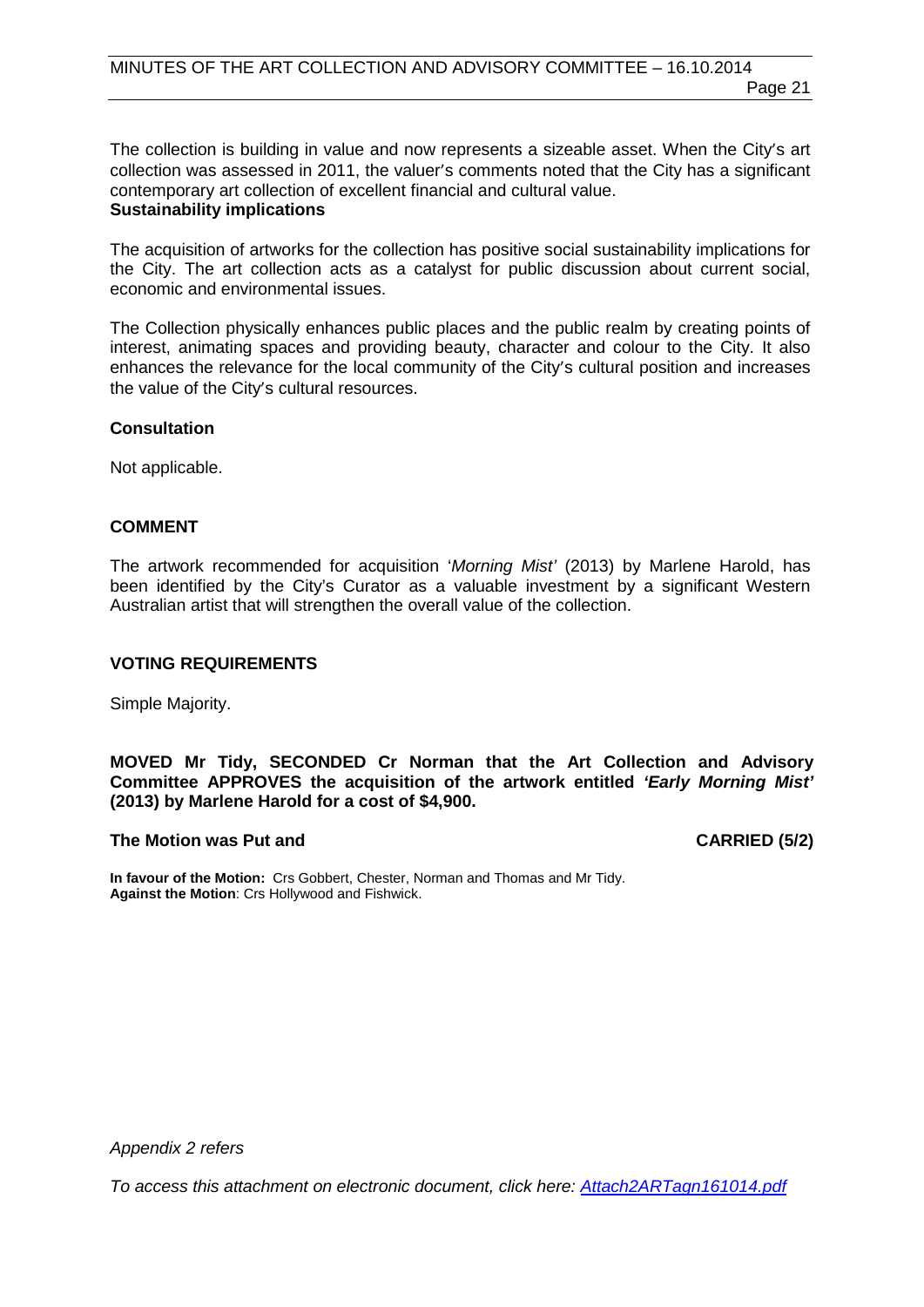<span id="page-21-0"></span>

| <b>ITEM 4</b>                         | OF THE<br><b>REVIEW</b><br><b>EXHIBITION AWARD CATEGORIES SIZE</b><br><b>PRICE RESTRICTIONS</b> | 2014<br><b>COMMUNITY</b> | <b>ART</b><br><b>AND</b> |
|---------------------------------------|-------------------------------------------------------------------------------------------------|--------------------------|--------------------------|
| <b>WARD</b>                           | All                                                                                             |                          |                          |
| <b>RESPONSIBLE</b><br><b>DIRECTOR</b> | Mr Mike Tidy<br><b>Corporate Services</b>                                                       |                          |                          |
| <b>FILE NUMBER</b>                    | 104010                                                                                          |                          |                          |
| <b>ATTACHMENT</b>                     | Nil.                                                                                            |                          |                          |

**AUTHORITY / DISCRETION** Executive - The substantial direction setting and oversight role of Council, such as adopting plans and reports, accepting tenders, directing operations, setting and amending budgets.

#### **PURPOSE**

For Council to review the 2014 Community Art Exhibition (CAE) award categories, size and price restrictions.

#### **EXECUTIVE SUMMARY**

The CAE is an annual non-acquisitive art award and exhibition open to City of Joondalup residents and members of local visual arts associations.

At the Art Collection and Advisory Committee meeting (ACAC) held on 12 June 2014 a report was requested on the size of artworks presented in the Community Art Exhibition. A community feedback survey was conducted seeking feedback on the size of artworks and other issues. This report presents the results of a community feedback survey and outlines options regarding the CAE award categories, the size restriction of 50 x 50 centimetres and the price restriction of maximum \$1,000 introduced in 2013 and an option to limit the number of entries.

The feedback survey indicates the community supports the current award categories and a price restriction on artworks; however, the size restriction implemented in 2013 is not supported. Survey participants have strongly indicated they will support a return to the previous maximum artwork size of 100cm x 100cm.

As a result of community feedback received and a review of the award by City officers, a series of recommendations are made including:

- increasing the size restriction from 50cm x 50cm to 100cm x 100cm
- introducing a change to the terms and conditions to include an option for the City to limit entries to a maximum of 200.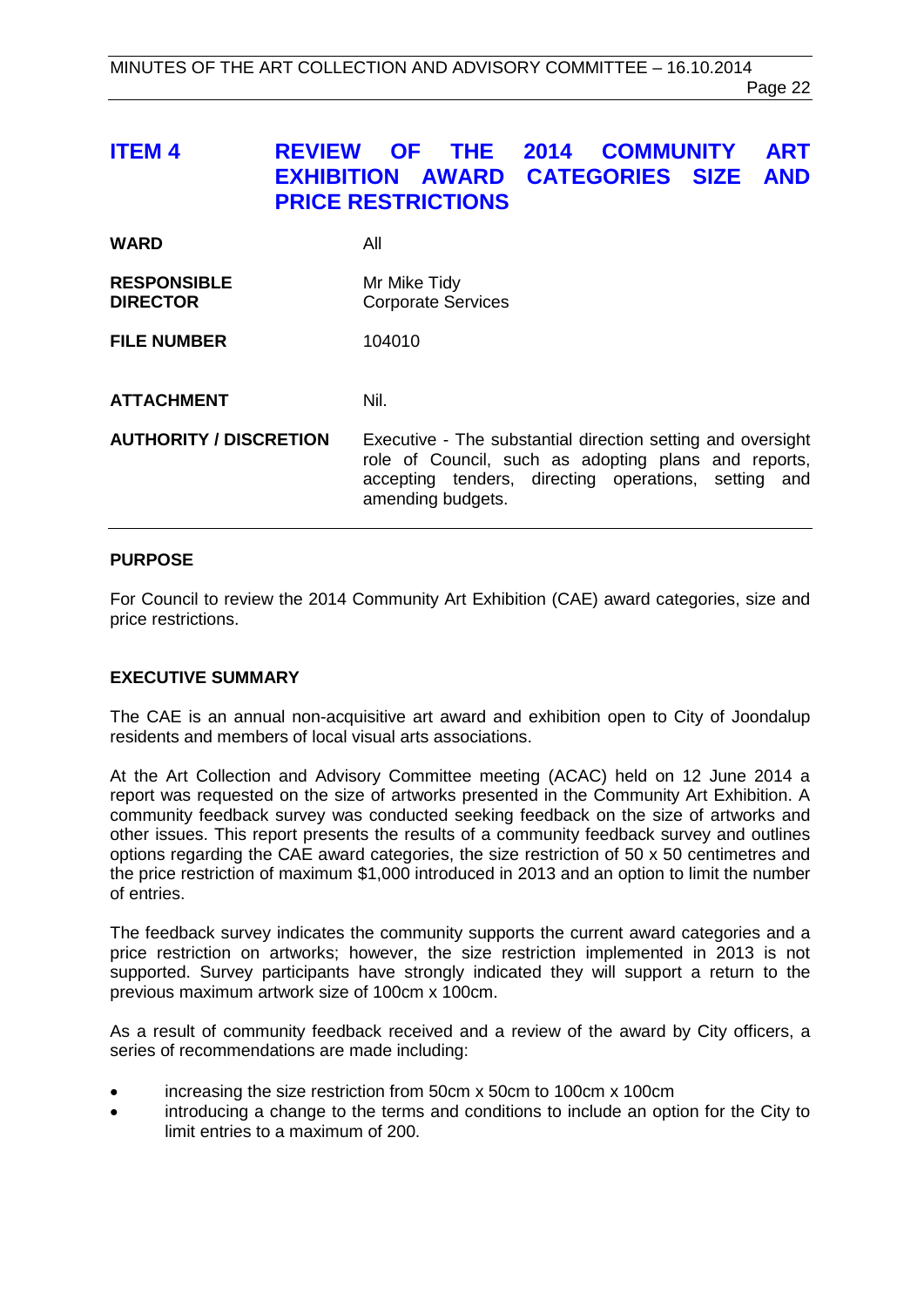#### **BACKGROUND**

At the ACAC meeting held on 12 June 2014, a report was requested relating to the size of artworks presented in the CAE. As a result of this request, the report also examines other elements of the CAE.

The City of Joondalup CAE is an annual exhibition open to all City of Joondalup residents and members of local visual arts associations. It offers non-acquisitive awards in a variety of categories:

- Most Outstanding Work (any medium) \$1,500.
- Works on Paper \$1,000.
- Painting \$1,000.
- Sculpture / Three Dimensional \$1,000.
- Textiles \$1,000.
- Photomedia \$1,000.
- Celebrating Joondalup Award \$500.
- Student Award Jacksons Voucher \$250.
- Popular Choice Award \$500.
- Artist in Focus Award \$500 and a solo exhibition at Joondalup Art Gallery (formerly blend(er) Gallery).

The Community Art Exhibition is not restricted to any medium and is an important event in the City's local visual arts calendar.

The visual arts form an important part of the cultural and economic development of the City of Joondalup. The CAE contributes to the community's sense of wellbeing through the promotion and support of local arts and culture culminating in a showcase exhibition run to a professional standard.

The exhibition provides an engaging cultural experience for the general public and is much anticipated by local artists, who range from high school art students and hobbyists to professional artists.

For a small entry fee, local artists have the opportunity to gain exposure for their art practise and participate in an annual community exhibition. The exhibition has an ongoing partnership with the Joondalup Community Art Association (JCAA).

According to the terms and conditions of entry developed for the CAE, artists are required to adhere to size restrictions. Between 2009 and 2012 size restrictions for artworks were as follows:

- 2-Dimensional work must not exceed 1m x 1m (including frame).
- 3-Dimensional entries must not exceed 2m x 2m (including base), if intended for floor display.
- Artwork prices must not exceed \$10,000.

In 2012, a series of changes were proposed and approved by Council.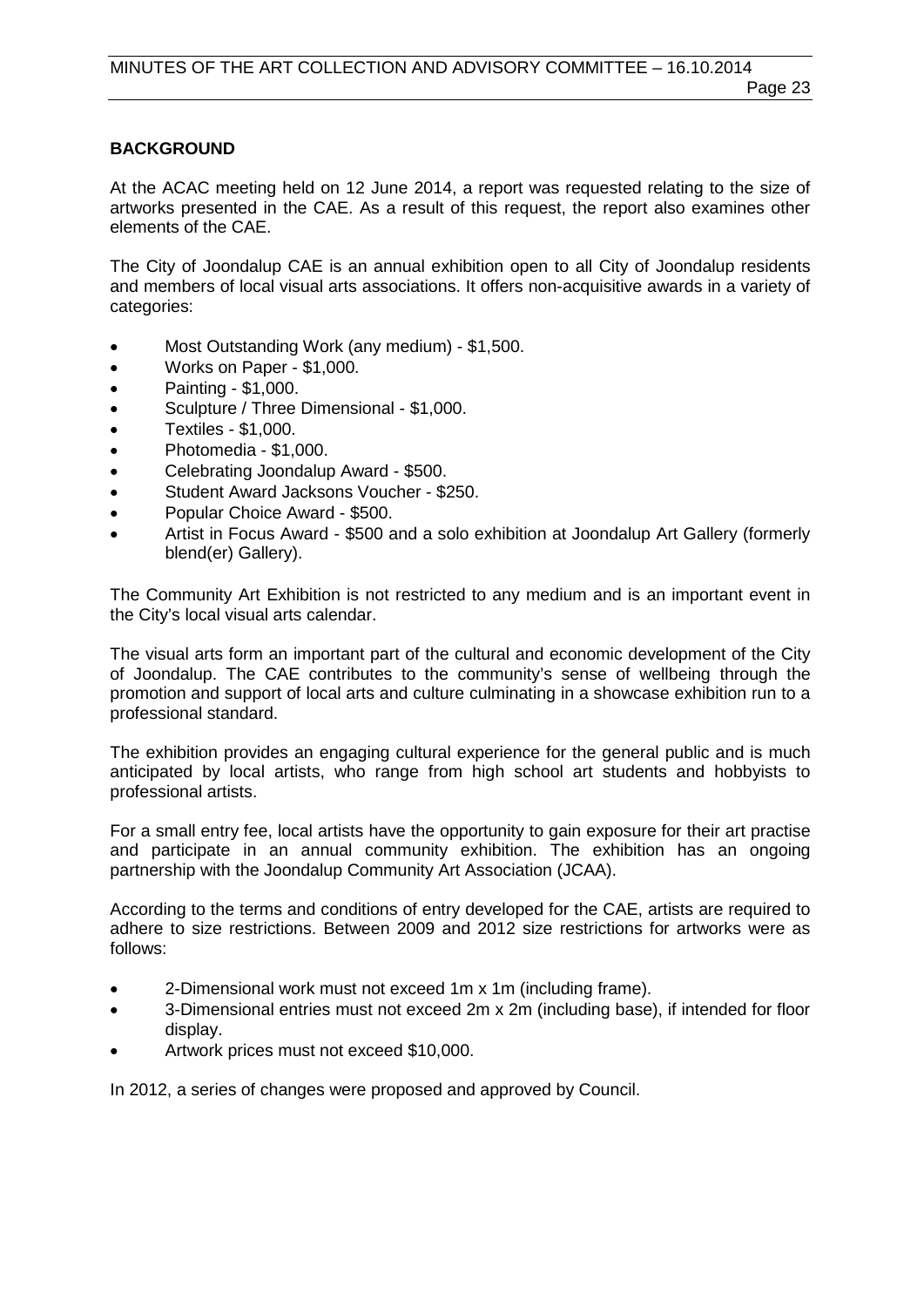Page 24

At its meeting held on 20 November 2012 (CJ247-11/12 refers), Council agreed (in part):

- *"1 To amend the Terms of Reference for the Community Art Exhibition by limiting:* 
	- *1.1 two dimensional artwork to a size of 50 x 50 centimetres (including frame);*
	- *1.2 three dimensional artwork to a size of 50 centimetres high x 50 centimetres wide x 50 centimetres deep; and*
	- *1.3 the maximum price of artworks to \$1000."*

The changes were designed to revitalise the award in the following ways:

- To present established artists with an interesting challenge in developing their practice by working in a new size.
- To encourage amateur artists to enter an exhibition for the first time.
- To present a level playing field for participating artists.

The changes were also introduced in order to address the issue of limited exhibition space available and it was anticipated the size restriction would offer an opportunity to present the exhibition in a more coherent and aesthetically pleasing way.

It was also proposed when setting a maximum price of \$1,000 on any work, that this would help members of the public feel more inclined to purchase works while encouraging artists to set realistic boundaries for their own sales.

The price and size restrictions were implemented for the 2013 and 2014 CAE's and the City received some negative feedback from participants and audiences, specifically regarding the size and price restrictions.

In addition, entry numbers into the CAE demonstrate a decline over the last six years with the largest drop in numbers occurring between 2013 and 2014 with 43 fewer entries received.

| Year | <b>Number of CAE Entries Received</b> |
|------|---------------------------------------|
| 2009 | 204                                   |
| 2010 | 200                                   |
| 2011 | 190                                   |
| 2012 | 180                                   |
| 2013 | 162                                   |
| 2014 | 119                                   |
|      |                                       |

In July 2014 following the CAE, an online survey was developed to gather feedback on the CAE and was sent to CAE stakeholders. The survey was sent to approximately 571 people including artists who exhibited between 2011 and 2014, exhibition attendants, members of the JCAA and to the Visual Arts mailing list. A total of 58 people took part in the survey.

The survey requested feedback on the Award categories, size and price restrictions and participants were also invited to submit general comments.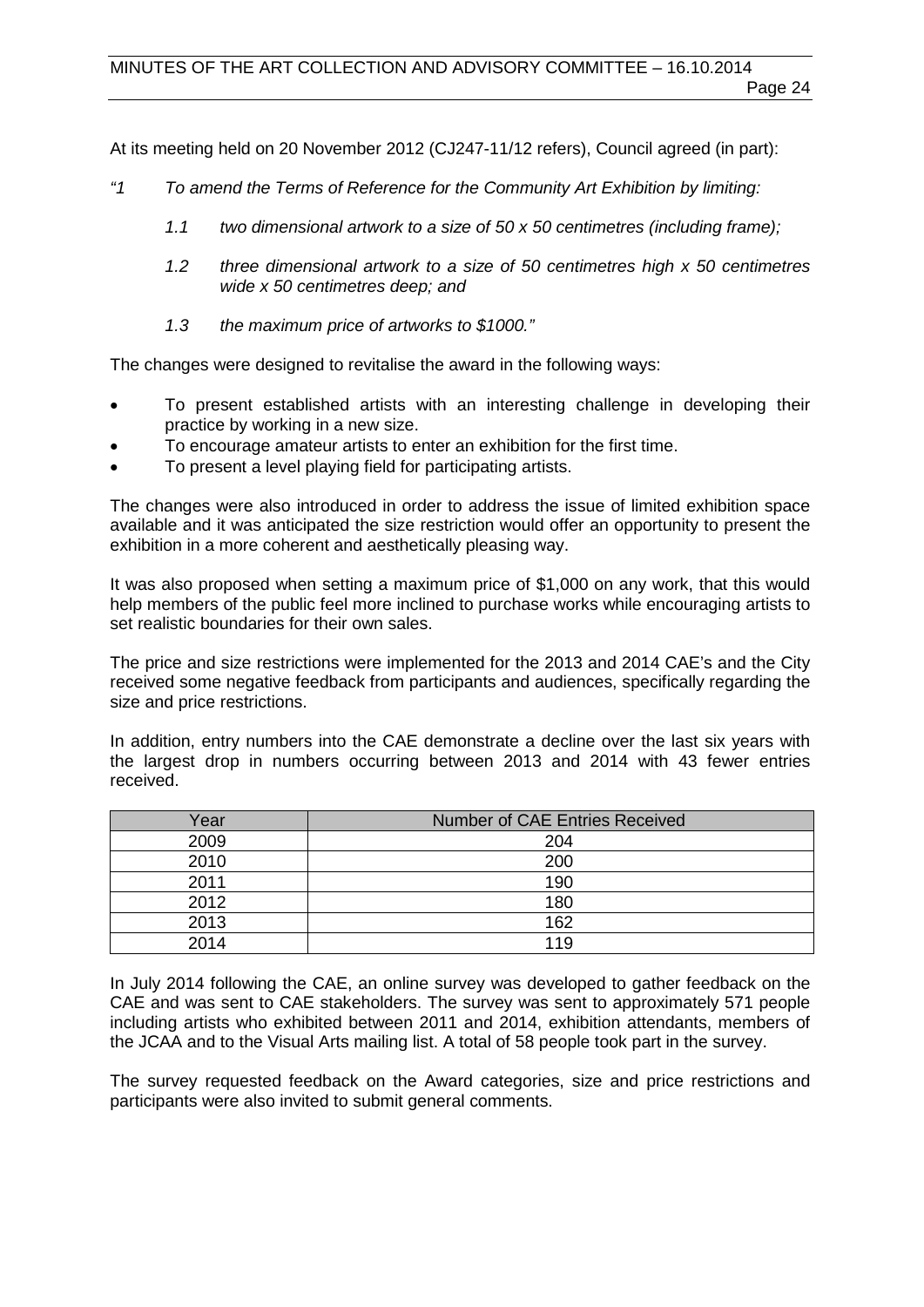#### **DETAILS**

Feedback survey participants were asked to indicate their level of support for the areas detailed below:

| <b>AWARD CATEGORIES</b>       | Support | <b>Unsure</b> | Oppose |
|-------------------------------|---------|---------------|--------|
| <b>Most Outstanding Work</b>  | 50      | 5             | 3      |
| Works on Paper                | 53      |               |        |
| Painting                      | 55      | າ             |        |
| Sculpture / three dimensional | 52      | 5             |        |
| <b>Textiles</b>               | 44      | 11            | 3      |
| Photomedia                    | 43      | 10            | 5      |
| Artist in Focus               | 42      | 12            | 4      |
| Celebrating Joondalup         | 51      |               | 3      |
| <b>Student Award</b>          | 50      |               |        |
| <b>Popular Choice</b>         | 49      |               | 5      |

| <b>PRICE RESTRICTION</b>                          | Strongly<br>Support | Support | Unsure | Oppose | Strongly<br>oppose |
|---------------------------------------------------|---------------------|---------|--------|--------|--------------------|
| Level of support for \$1,000<br>price restriction | 20                  | 25      | ᄃ      |        |                    |

| SIZE RESTRICTION                                     | Strongly<br>Support | Support | Unsure | Oppose | Strongly<br>oppose |
|------------------------------------------------------|---------------------|---------|--------|--------|--------------------|
| Level of support for 50cm x<br>50cm size restriction |                     | 12      |        | 18     | O4                 |

| <b>PREFERRED</b><br><b>SIZE</b><br><b>RESTRICTION</b> | 100x100cm | 90x90cm | 80x80cm | 70x70cm | 60x60cm | <b>No</b><br>restriction |
|-------------------------------------------------------|-----------|---------|---------|---------|---------|--------------------------|
| Level of<br>support for<br>suggested<br>sizes         | 28        |         |         | ◠       | w       |                          |

| <b>OPTION TO LIMIT ENTRIES</b>                     | Strongly<br>Support | Support | Unsure | Oppose | Strongly<br>oppose |
|----------------------------------------------------|---------------------|---------|--------|--------|--------------------|
| Level of support for an option<br>to limit entries | 15                  | 13      | 14     |        |                    |

#### **Issues and options considered**

#### **Award Categories:**

Results for the survey indicate support for all categories. Three categories received slightly less support: Textiles, Photomedia and Artist in Focus.

With regard to the Textiles and Photomedia categories, survey feedback indicates a perception among artists that these categories receive fewer entries thereby increasing the chances for artists in these categories to win the award.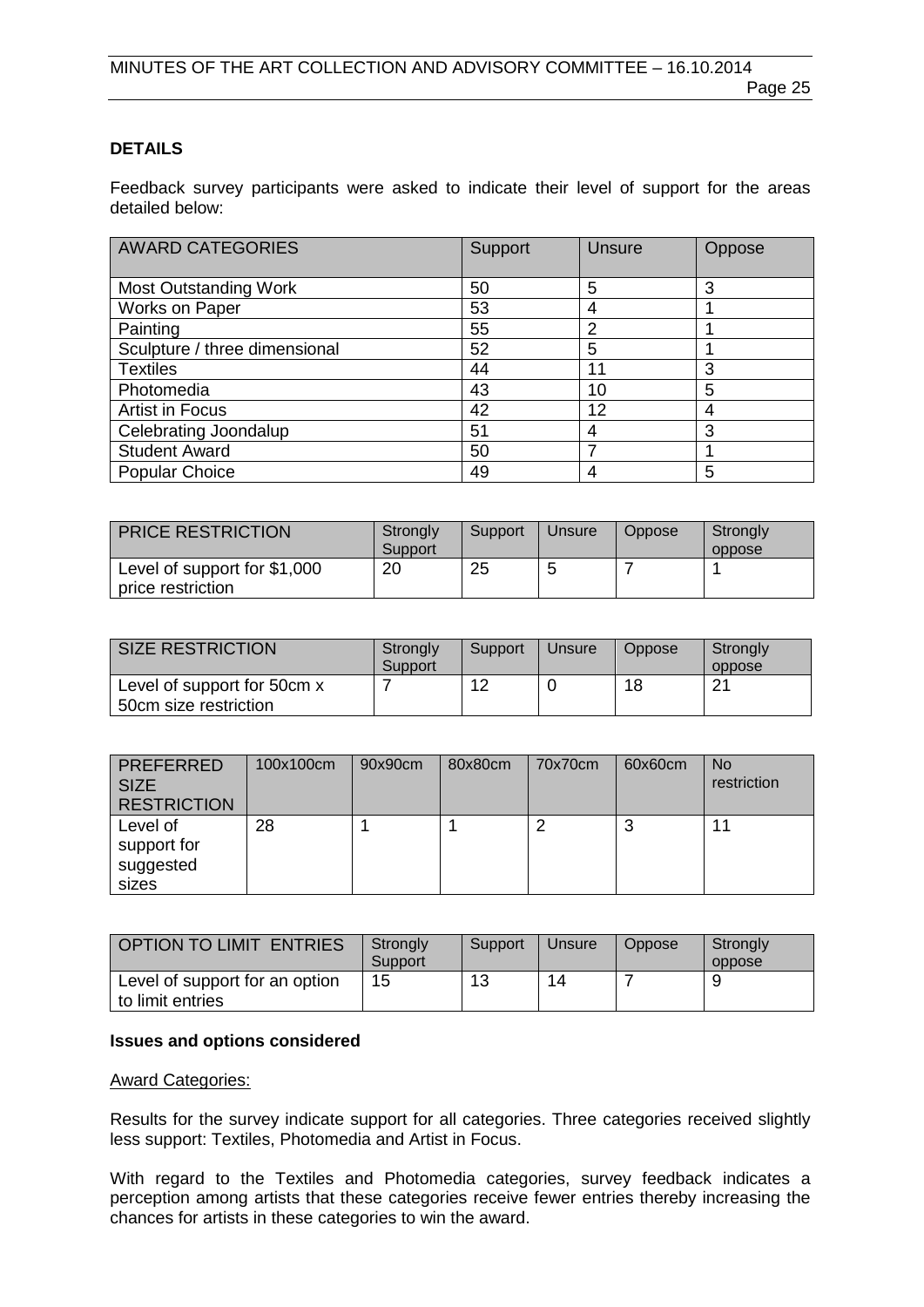In terms of addressing the lower entries for the Photomedia and Textile categories, direct advertising to art groups, camera clubs and educational institutions such as Edith Cowan University and West Coast Institute may increase the entries into these categories in 2015.

With regard to the Artist in Focus Award survey feedback indicates lesser understanding of what this award entails. This will be addressed in the entry process for the 2015 exhibition with the introduction of a Frequently Asked Questions (FAQ) page to explain the categories clearly as well as provide additional information about other aspects of the Award.

Changing the existing Award categories is not recommended as they are supported by the community and are appropriate for the majority of entries received. However, a new category, Mixed Media could possibly be considered in the future.

Mixed Media is a standard category in many art awards and categorises works that use a combination of visual art mediums. Many artists use a combination of media to create artworks that cannot be classified as sculptural or three dimensional, for example a paper based work that may incorporate painting, textiles and found objects.

The introduction of a new Mixed Media category could offer opportunities for artists to enter a category in which their artwork will be judged more appropriately against entries of a similar nature.

The City will ask for feedback from the community about the introduction of a Mixed Media category to establish whether this would be supported.

#### Price restriction:

Survey results indicate overall support for the \$1,000 price restriction.

The City has received additional feedback from some local professional artists who have indicated they would support an increase in the price restriction to \$2,000 in recognition that their works normally sell for over \$1,000. Given the results of the survey, it is not proposed to alter the price restriction but review in future CAE's.

#### Size restriction

The size restriction introduced in 2013 was the most contested change by artists. Survey feedback and comments received from the general public indicated audiences enjoyed earlier exhibitions containing a variety of sizes and larger works.

Survey participants support retaining a size restriction and survey results indicate the most supported size restriction is 100cm x 100cm.

Following the 2014 CAE, a review was undertaken of the available space, the average size of entries and the financial implications of installing additional walling infrastructure and concluded up to 200 artworks based on a 100cm x 100cm size restriction would be manageable within the Great Space.

It is suggested that the ACAC support increasing the maximum size restriction to 100cm x 100cm (allowing up to 102cm for pre-made stretched canvases) and implementing this change for three years to assess the impact on the Award and the number of entries received.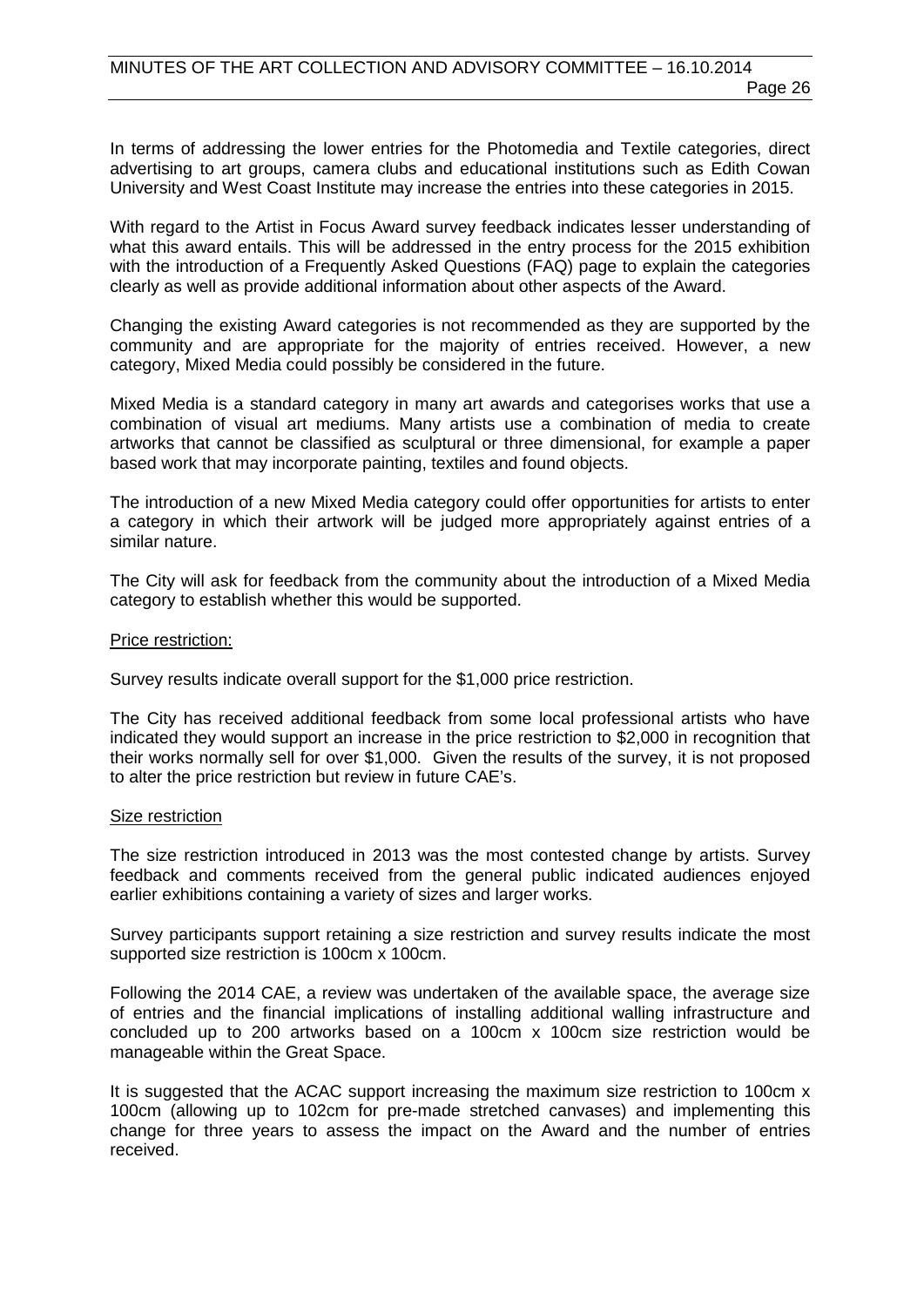#### Limited entries

Survey participants were also asked to consider the option of limiting the number of entries accepted into the award instead of having a maximum a size restriction and survey feedback indicates this idea was supported.

At this stage, there is no immediate requirement to limit entries, as the number of entries has not exceeded 204 in the last five years.

However, it is recommended introducing an option for the City to limit entries received and include this in the CAE Terms and Conditions to ensure the event remains manageable in the future.

A limit of 200 entries at a maximum of 100cm x 100cm would be optimal.

By implementing an option to limit entries rather than maintaining a size restriction, planning the exhibition infrastructure and layout remains manageable.

Options to consider:

#### Option 1

Continue with running the CAE with the current format, size restrictions and reassess the impact of the size restrictions in 2015.

#### Option 2

Make the changes recommended and reassess the impact of the changes after three years in 2017.

#### **Legislation / Strategic Community Plan / policy implications**

**Legislation** Not applicable.

#### **Strategic Community Plan**

| <b>Key theme</b>            | Community Wellbeing.                                                                                                                                                            |
|-----------------------------|---------------------------------------------------------------------------------------------------------------------------------------------------------------------------------|
| <b>Objective</b>            | Cultural development.                                                                                                                                                           |
| <b>Strategic initiative</b> | Invest in publicly accessible visual art that will present<br>$\bullet$<br>a culturally-enriched environment.<br>Promote local opportunities for arts development.<br>$\bullet$ |
| <b>Policy</b>               | Not applicable.                                                                                                                                                                 |

#### **Risk management considerations**

The risk of not making the recommended changes could mean the further reduction of entries into the CAE and a loss of community interest and support in the Award.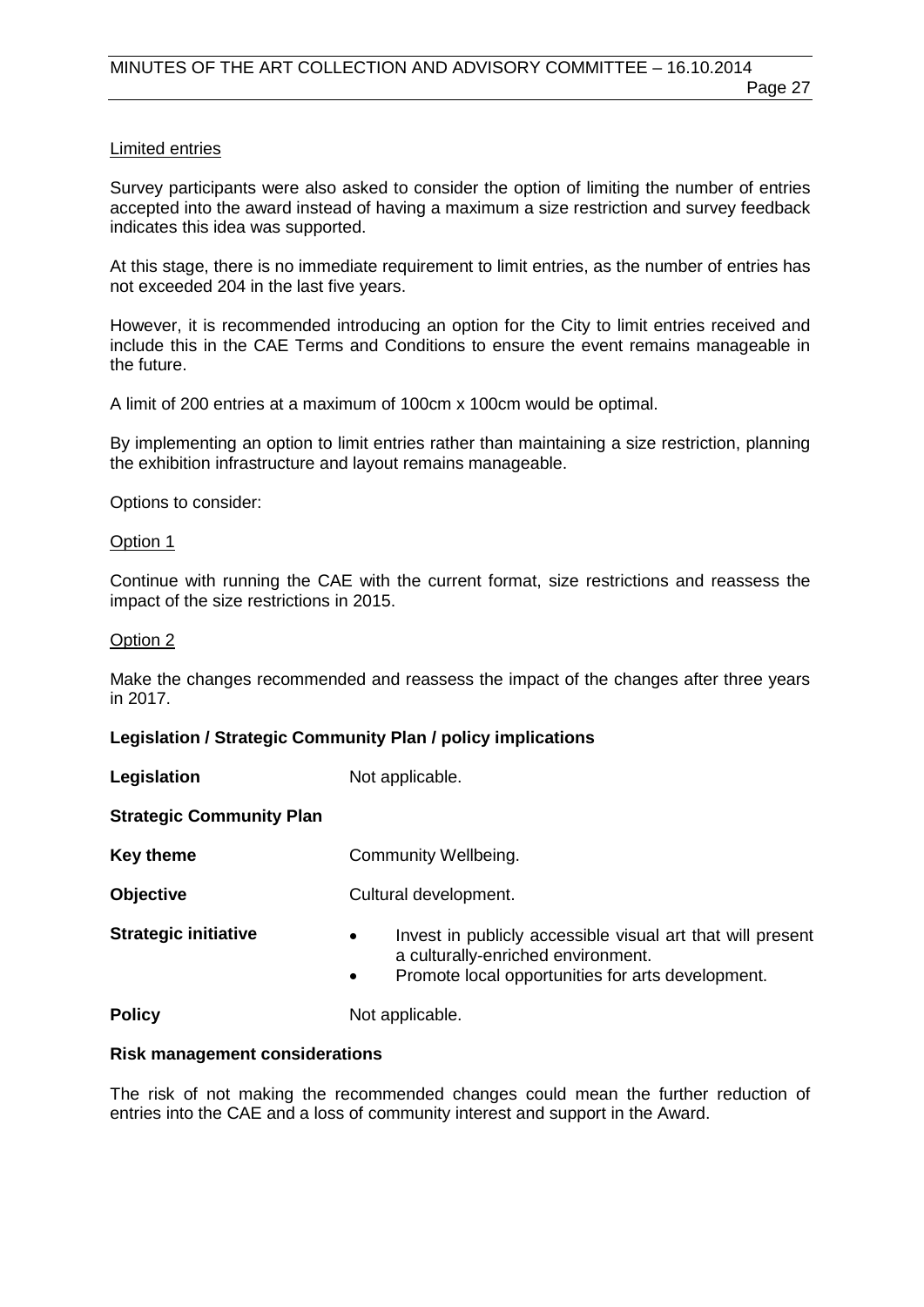#### **Financial / budget implications**

Future financial year impact

**Annual operating cost** The annual CAE operating cost for 2013-14 was \$45,695.

**Estimated annual income** The annual income for the 2014 CAE is \$5,200. This total comprises of entry fees and sales of artworks generating a commission of 20%.

#### **Regional significance**

The creation of a high standard of professional art creates a cultural asset for the entire northern region. It promotes the City as an instigator of supporting development in local arts and culturally invigorates the City of Joondalup through engaging the local community.

#### **Sustainability implications**

The CAE is an important event in the City's local visual arts calendar. The visual arts form an important part of the cultural and economic development of the City of Joondalup. The CAE contributes to the Joondalup community's sense of wellbeing through the promotion and support of local arts and culture culminating in a showcase exhibition run to a professional standard.

#### **Consultation**

Consultation took place by inviting community stakeholders to submit comment through an online feedback survey (also available in print on request). The survey was available from 23 July and closed on 22 August 2014.

#### **COMMENT**

Through community consultation and a review of the CAE, a series of recommendations are made which are designed to improve the process of administering and running the award and to address negative feedback due to changes introduced in 2013.

#### **VOTING REQUIREMENTS**

Simple Majority.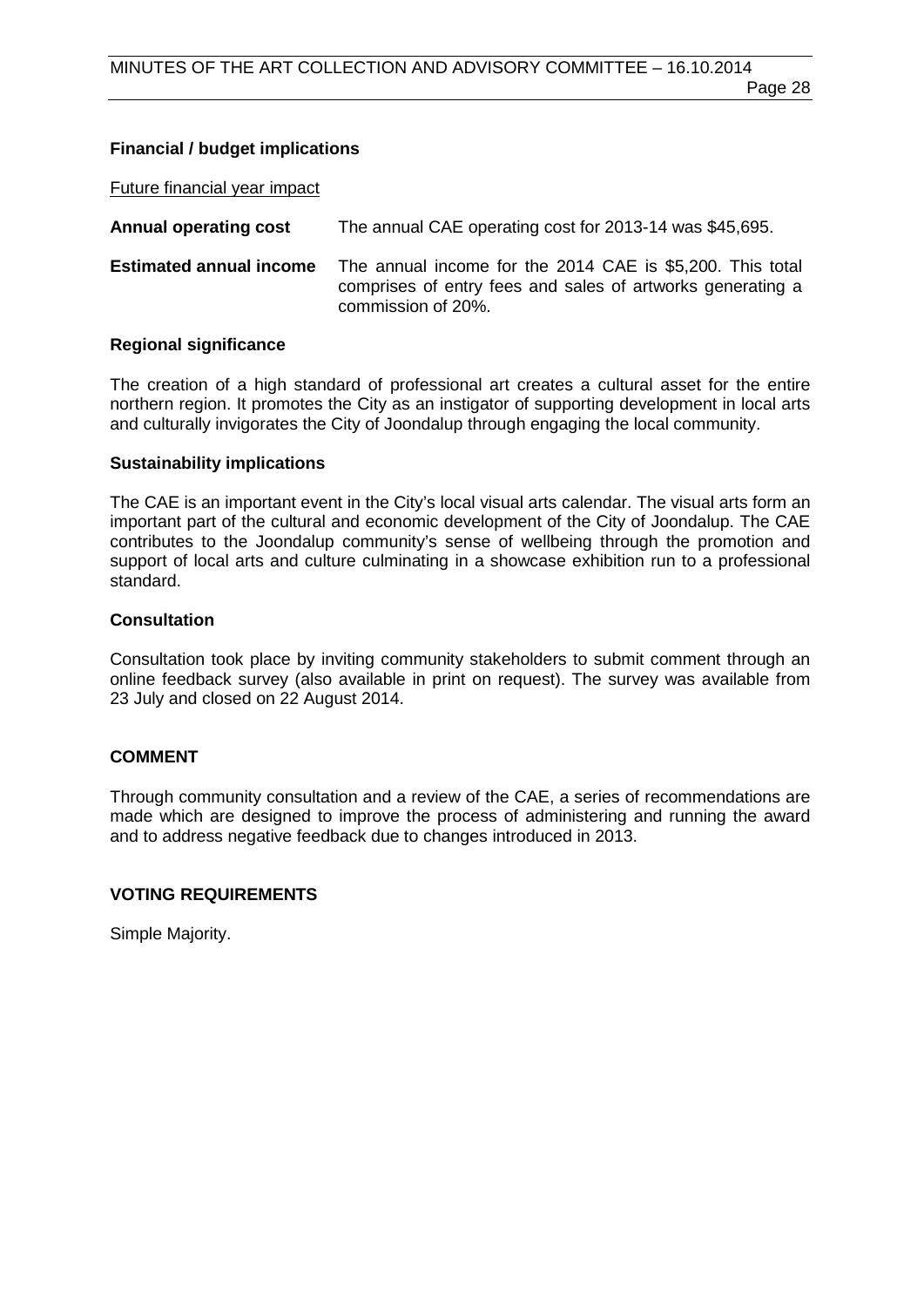**MOVED Cr Norman, SECONDED Mr Tidy that Council:**

- **1 AGREES to amend the Terms and Conditions of the Community Art Exhibition by:**
	- **1.1 Increasing the Community Art Exhibition artwork size restriction to 100cm x 100cm (including frame) and three dimensional artworks to a size of 100cm high x 100cm wide and x 100cm deep;**
	- **1.2 Introducing a change to the Terms and Conditions to include an option for the City to limit entries to a maximum of 200;**
- **2 REQUESTS a further report following the 2017 Community Art Exhibition that evaluates the amendments made in Part 1 above.**

## **The Motion was Put and CARRIED (5/2)**

**In favour of the Motion:** Crs Gobbert, Chester, Norman and Thomas and Mr Tidy. **Against the Motion:** Crs Fishwick and Hollywood.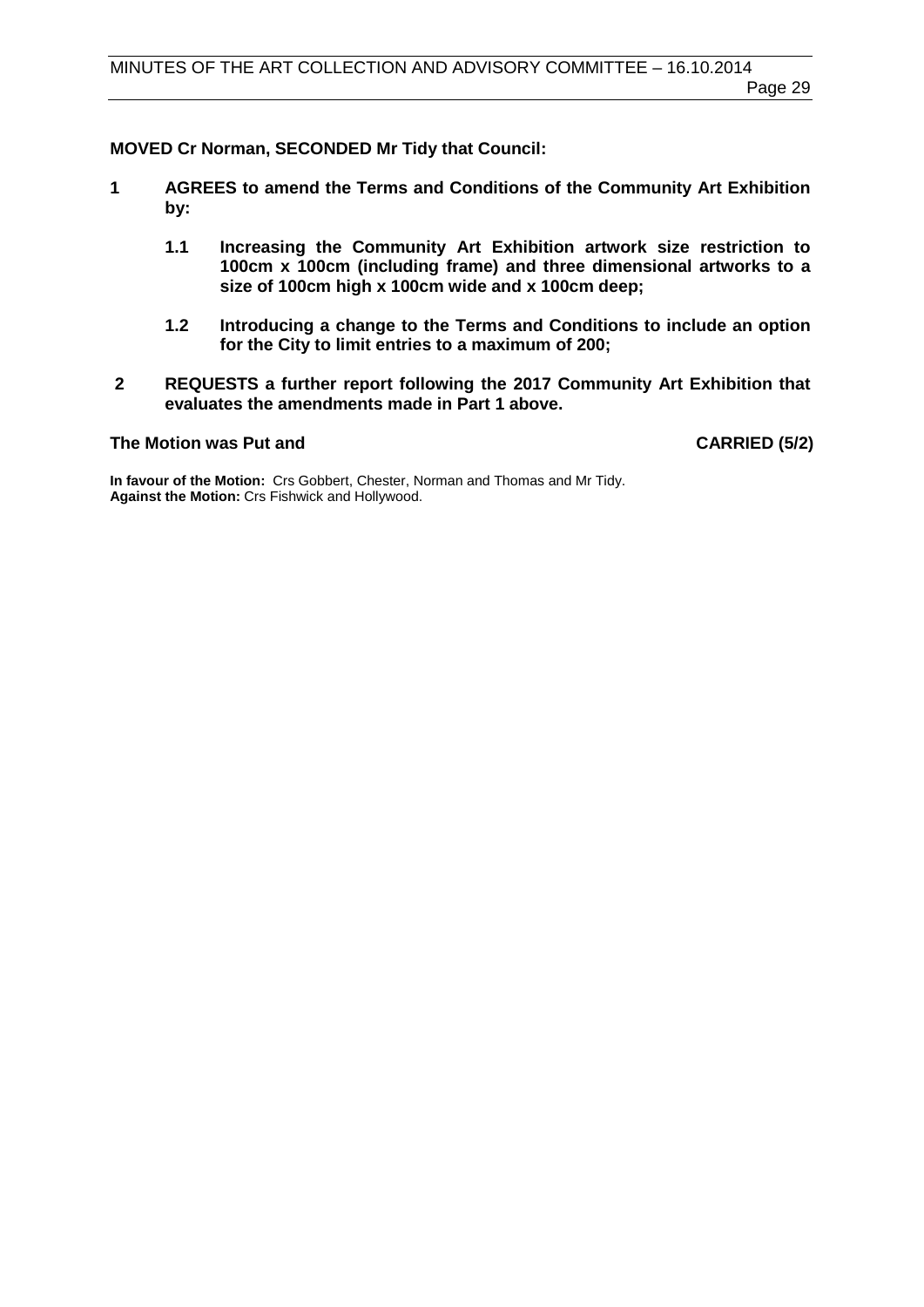# <span id="page-29-0"></span>**ITEM 5 REVIEW OF POTENTIAL INSIDE-OUT BILLBOARD LOCATIONS WITHIN THE JOONDALUP CITY CENTRE**

| <b>WARD</b>                           | All                                                                                                                                                                                                 |
|---------------------------------------|-----------------------------------------------------------------------------------------------------------------------------------------------------------------------------------------------------|
| <b>RESPONSIBLE</b><br><b>DIRECTOR</b> | Mr Mike Tidy<br><b>Corporate Services</b>                                                                                                                                                           |
| <b>FILE NUMBER</b>                    | 35613                                                                                                                                                                                               |
| <b>ATTACHMENT</b>                     | Attachment 1<br>Proposed billboard locations                                                                                                                                                        |
| <b>AUTHORITY / DISCRETION</b>         | Executive - The substantial direction setting and oversight<br>role of Council, such as adopting plans and reports,<br>accepting tenders, directing operations, setting<br>and<br>amending budgets. |

#### **PURPOSE**

For Council to consider the list of sites identified within the City of Joondalup as feasible for new billboard locations as part of the Inside-Out Billboard project.

#### **EXECUTIVE SUMMARY**

There are eight sites within the City of Joondalup considered potential locations for the Inside-Out Billboard project.

Potential locations were identified and initial quotes were obtained from suppliers of the necessary infrastructure.

Following consideration of the feasibility of each potential location, one site is recommended as the preferred option:

• The land between Teakle Court and Central Park West Parking Station number 8, site of the proposed Joondalup Performing Arts and Cultural Facility.

The recommended site is on City owned land and suitable for standard size (6m x 3m) free standing billboards. This site is situated on one of the busiest roads in the City Centre and would provide maximum exposure for art work displayed on the billboards.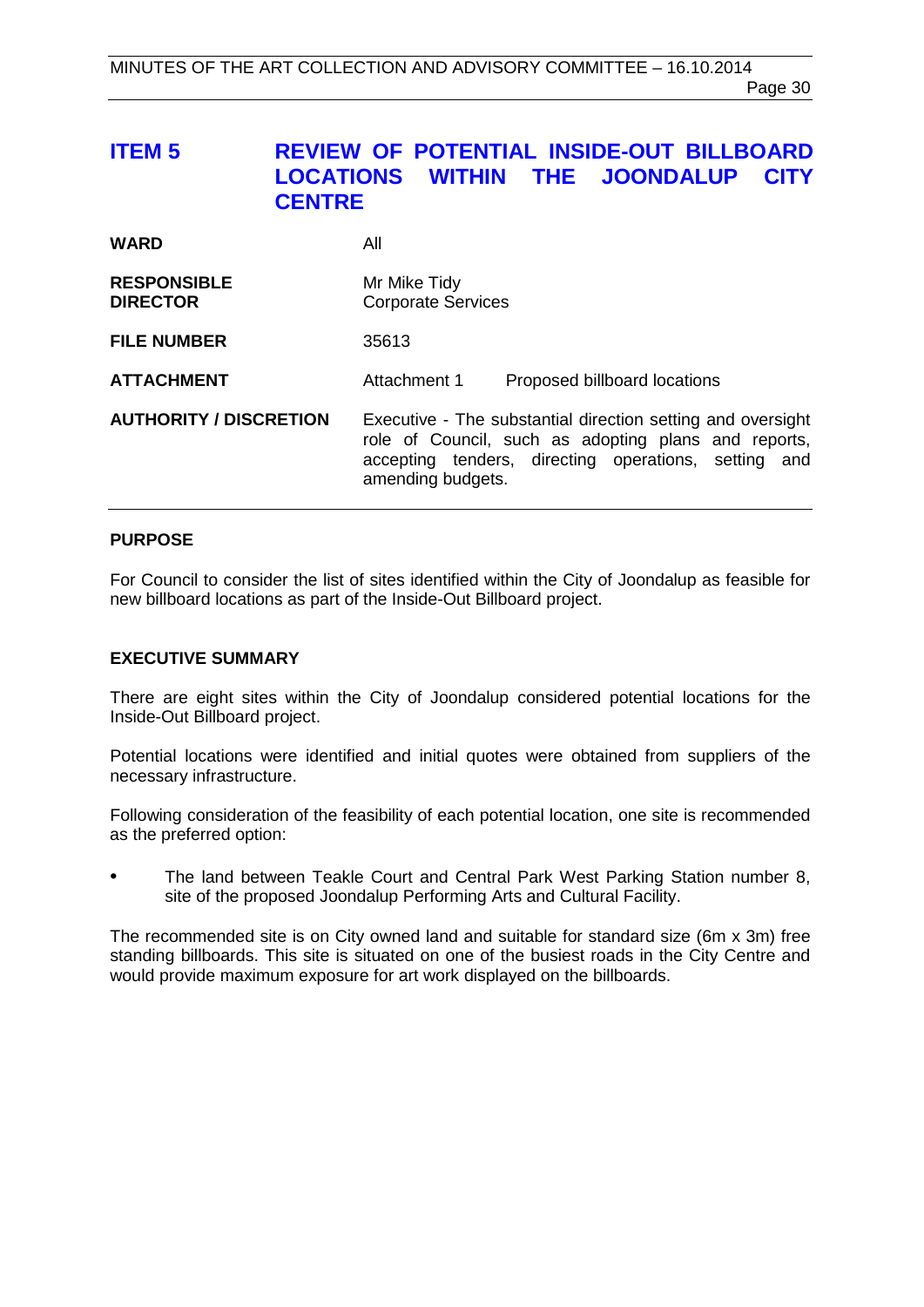#### **BACKGROUND**

At its meeting held on 20 November 2012 (CJ247-11/12 refers), Council agreed (in part) that it:

- *"2 AGREES to list an amount of \$24,500 for consideration within the 2013/14 budget for the project; and*
- *3 ADVISES that no Community Consultation will be undertaken for the 'Inside Out Billboard' Public Art project for the City of Joondalup."*

In September 2013, a 6m x 3m standard billboard was installed on the west facing side of the Joondalup Library and in March 2014, an artwork by Western Australian Artist Helen Smith, selected from the Community Invitation Art Award 2013, was installed.

Positive feedback was received for the inaugural billboard display.

At its meeting held on 12 June 2014, the Art Collection and Advisory Committee requested a report assessing the feasibility of new billboard locations for the Inside-Out Billboard project.

#### **DETAILS**

In assessing the suitability for billboard locations the issues considered are as follows:

- Visibility within the designated public space.
- Whether a billboard would block sight lines of vehicle traffic.
- Whether a billboard would obstruct or alter the flow of pedestrian traffic.
- Proximity to the first billboard on the library in the Joondalup City Centre.
- The type of billboard structure suitable for the location (wall based, free standing, rooftop).
- The amount of site preparation and works required to install the billboard structure.
- Whether the site is owned by the City of Joondalup or private property requiring negotiation with private lease holders.

In assessing new billboard locations the following points need to be considered:

The first billboard installed on the side of the Library uses sail track to rope the 6m x 3m canvas banner into place. For it to be possible to rotate canvas banners between sites, the other sites must also have 6m x 3m billboard frames that utilise the same sail track system.

Canvas banners (especially facing west) begin to fade after six months, and the banner surface can begin to crack. Each banner may only be able to be displayed for six months and may need to be reprinted for future display at another site. The cost for banner printing and installation is between \$2,000 and \$4,000 depending on the location. Banners in reasonable condition can be stored and reinstalled; however, their lifespan at best would not extend beyond two displays.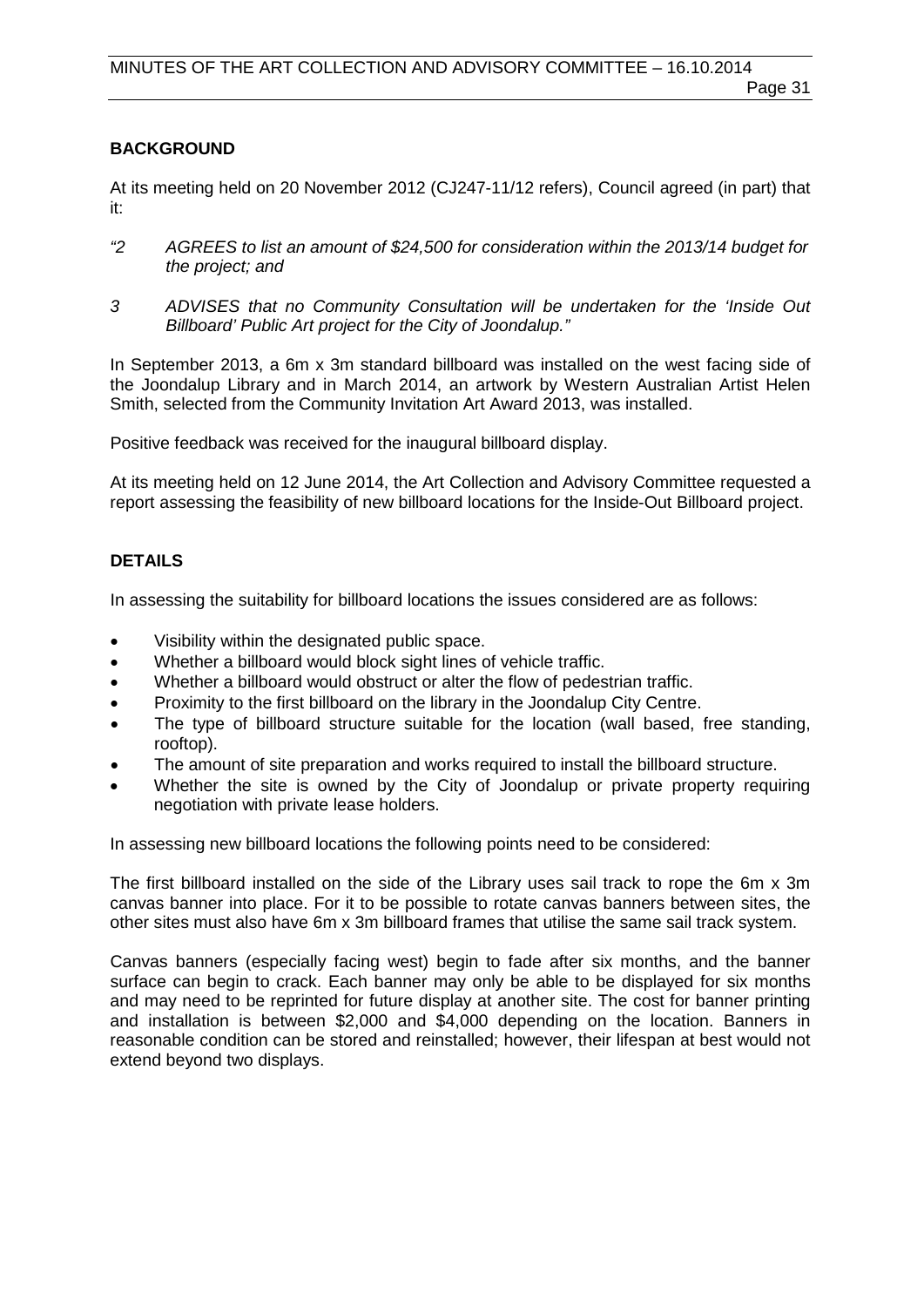This report provides a summary of the sites and the range of quotes provided by four suppliers. As they are estimated quotes the costs may change if engineering drawings and site preparation/management are required. The quotes are to be regarded as accurate but not final.

The quotes provide an indication of the cost of installing a billboard in the listed locations however the final quality of the quoted infrastructure would need to be assessed before committing to a supplier and to determine the final budget that would be required if a new site is approved. All costs quoted in this Report are exclusive of GST.

Visual representations of billboards in the proposed sites are shown on Attachment 1 to this Report.

#### **Issues and options considered**

Eight sites have been identified within the City Centre. The identified sites contain a combination of freestanding, wall-based and rooftop billboards.

The feasibility of each site has been considered and issues identified. The recommended sites are the simplest in terms of site preparation, infrastructure install and cost and visibility to the general public.

In considering sites, the potential to attract graffiti has also been considered. The suggested sites are situated in high foot and vehicular traffic areas, reducing the risk of graffiti occurring. The canvas banners can be graffiti coated, or if they are slashed or damaged beyond repair they can be reprinted.

The type of lighting selected will also have an impact on costs. External floodlights attract insects that stick to the lamps and can fall and gather below the billboard, and cause hot spots that flare on the surface of the billboard.

Internal (lightbox) lighting is the preferred option as it is uniform and washes the entire surface of the banner. The first billboard on the side of the Library is lit with internal lighting. The two different types of lighting are very different in visual effect, and internal lighting is premium in effect and price.

Proposed location 1: The land between Teakle Court and Central Park West Parking Station number 8, site of the proposed Joondalup Performing Arts and Cultural Facility.

The land is owned by the City. Negotiation to install billboards would not be required.

One billboard could be installed on the corner of Teakle Court and Grand Boulevard facing South West:

| 1 x freestanding illuminated billboard<br>(lightbox) | Quote range         |
|------------------------------------------------------|---------------------|
| Capital cost to manufacture and install              | \$16,000 - \$27,500 |
| Annual operational cost                              | \$10,000 - \$14,300 |
| (banner print, install and artist fees)              |                     |
| Contingency                                          | \$2,000             |

Contingency includes traffic management costs and site preparation including the removal of vegetation where required.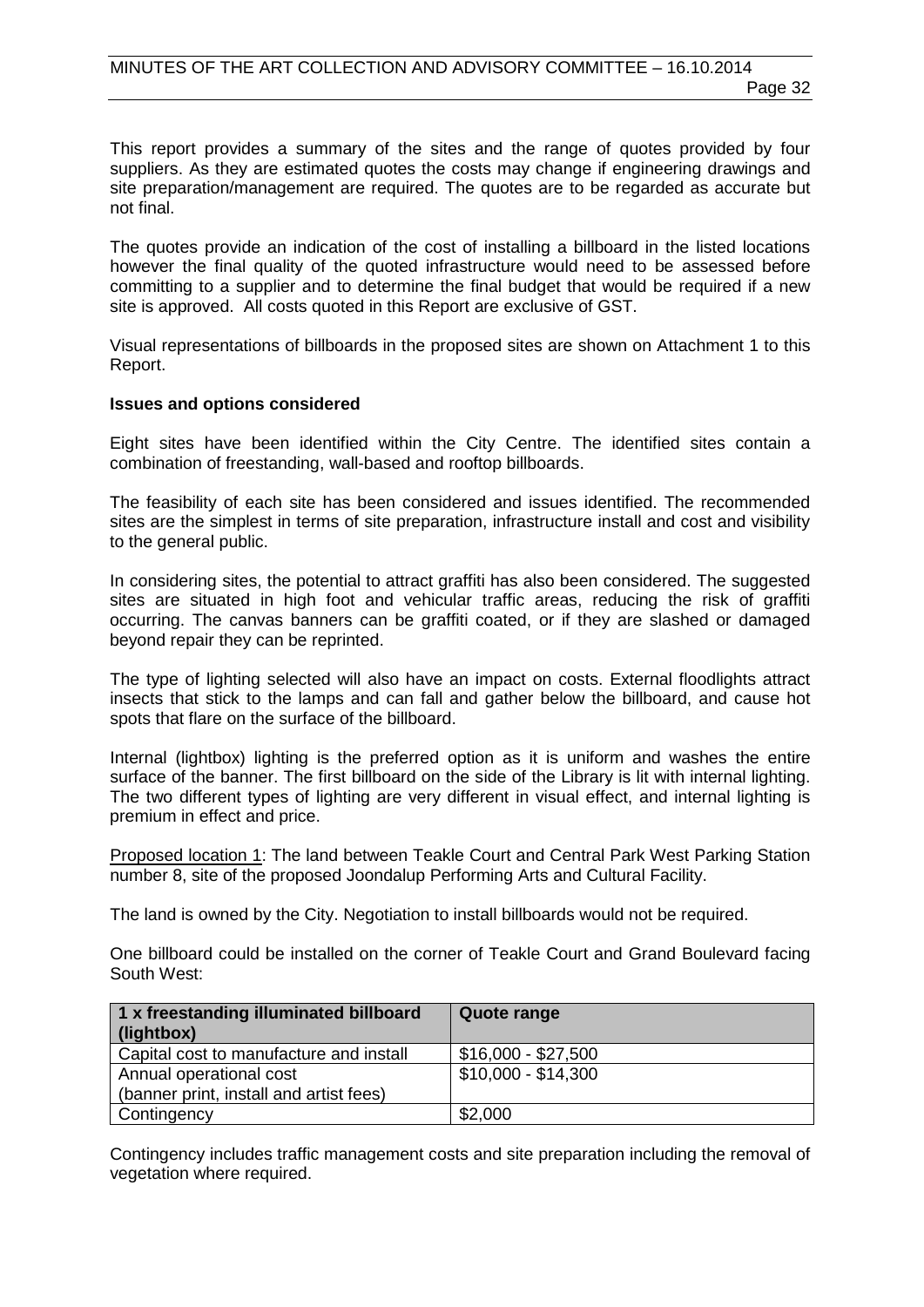Proposed location 2: The north-west and/or south-west corners of Kendrew Crescent and Grand Boulevard.

This site is directly opposite the entrance to Edith Cowan University (ECU) with a large amount of exposure to passing vehicle traffic travelling in both directions on Grand Boulevard, as well as foot traffic between ECU, West Coast Institute and the Joondalup bus and train station.

The land is owned by ECU and negotiation would be required to install billboards.

One billboard could be installed on the north-west corner of Kendrew Crescent.

| 1 x freestanding illuminated billboard<br>(lightbox) | Quote range         |
|------------------------------------------------------|---------------------|
| Capital cost to manufacture and install              | $$16,000 - $27,500$ |
| Annual operational cost                              | \$10,000 - \$14,300 |
| (banner print, install and artist fees)              |                     |
| Contingency                                          | \$2,000             |

Proposed location 3: The City of Joondalup Police Station and Courts, 9 Reid Promenade.

This site is owned by Department of Lands and negotiation would be required to install billboards.

Options:

- One free standing billboard could be installed on the lawn facing south-east towards Grand Boulevard.
- One billboard may be installed on a structurally suitable and sound part of the roof.
- One wall based billboard could be installed on a suitable wall, for example the east wall facing Grand Boulevard.

| 1 x wall-based illuminated billboard    | <b>Quote range</b>  |
|-----------------------------------------|---------------------|
| (lightbox)                              |                     |
| Capital cost to manufacture and install | $$16,000 - $27,500$ |
| Annual operational cost                 | $$10,000 - $14,300$ |
| (banner print, install and artist fees) |                     |
| Contingency                             | \$2,050             |
| 1 x rooftop illuminated billboard       | <b>Quote range</b>  |
| (lightbox)                              |                     |
| Capital cost to manufacture and install | $$16,000 - $60,000$ |
| Annual operational cost                 | $$11,500 - $16,400$ |
| (banner print, install and artist fees) |                     |
| Contingency                             | \$3,800             |
| 1 x wall mounted illuminated billboard  | <b>Quote range</b>  |
| (lightbox)                              |                     |
| Capital cost to manufacture and install | $$11,500 - $60,000$ |
| Annual operational cost                 | $$11,500 - $16,400$ |
| (banner print, install and artist fees) |                     |
| Contingency                             | \$3,800             |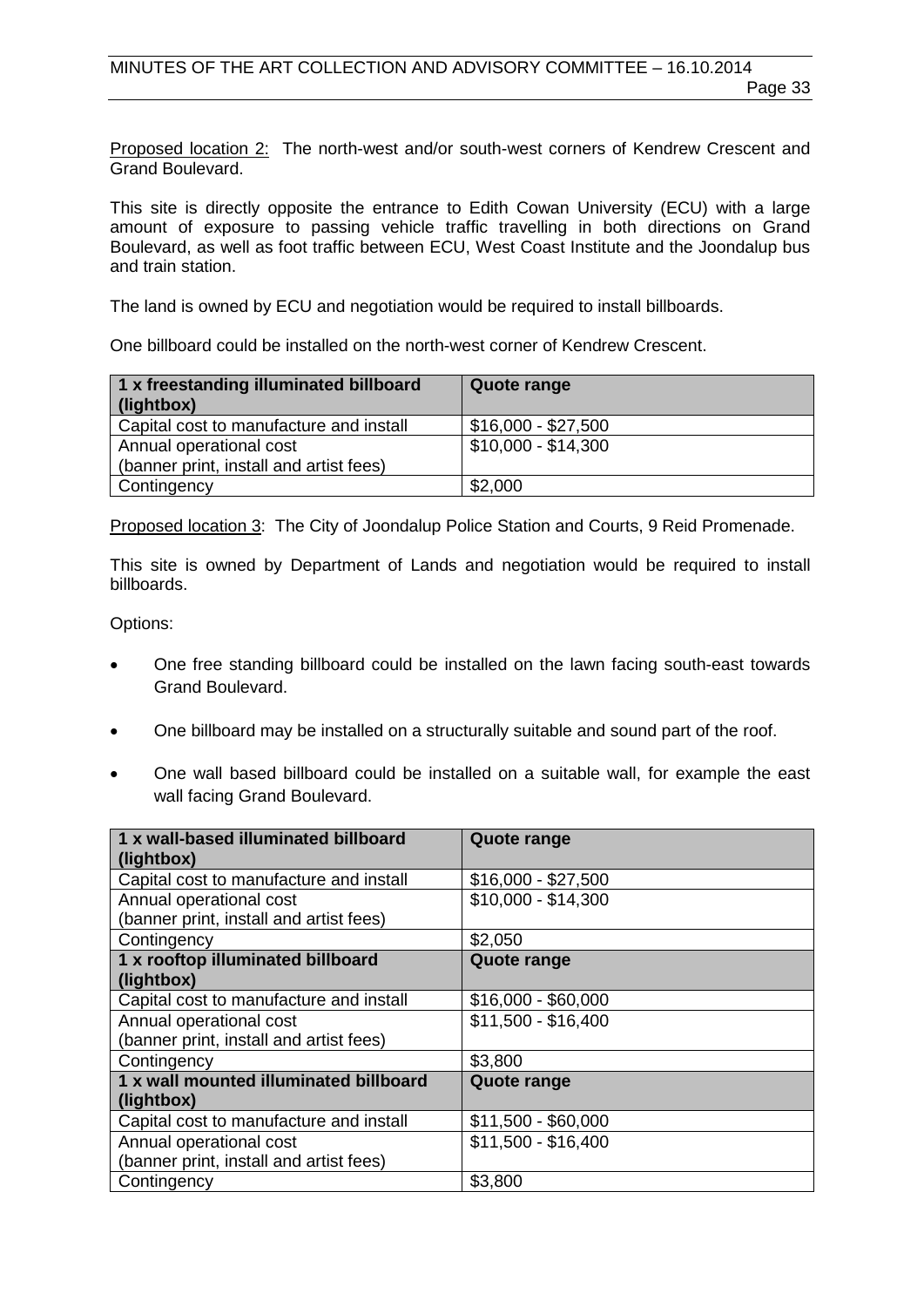Proposed location 4: Corner of Shenton Avenue and Grand Boulevard.

This site is owned by the Department of Lands and negotiation would be required to install billboards.

One free standing billboard could be installed facing the intersection of Grand Boulevard and Shenton Avenue facing north-east.

| 1 x freestanding illuminated billboard<br>(lightbox) | Quote range         |
|------------------------------------------------------|---------------------|
| Capital cost to manufacture and install              | \$16,000 - \$27,500 |
| Annual operational cost                              | \$10,000 - \$14,300 |
| (banner print, install and artist fees)              |                     |
| Contingency                                          | \$2,000             |

Proposed location 5: 140 Grand Boulevard, above Westpac overlooking the intersection of Boas Avenue facing south-east.

This site is privately owned and negotiation would be required to install billboards.

One roof mounted billboard could be installed on a structurally suitable part of the roof on top of the building overlooking the intersection of Grand Boulevard and Boas Avenue.

| 1 x rooftop illuminated billboard<br>(lightbox) | Quote range         |
|-------------------------------------------------|---------------------|
| Capital cost to manufacture and install         | $$16,000 - $60,000$ |
| Annual operational cost                         | \$11,500 - \$16,400 |
| (banner print, install and artist fees)         |                     |
| Contingency                                     | \$3,800             |

Proposed location 6: Lakeside Joondalup Shopping City buildings, Corner of Grand Boulevard and Boas Avenue.

This site is owned by Lend Lease and negotiation would be required to install billboards.

Options:

- One free standing billboard could be installed on the roof facing east over the intersection of Grand Boulevard and Boas Avenue.
- One wall based billboard could be installed on the wall facing east over Grand Boulevard.

| 1 x rooftop illuminated billboard<br>(lightbox) | <b>Quote range</b>  |
|-------------------------------------------------|---------------------|
| Capital cost to manufacture and install         | $$16,000 - $60,000$ |
| Annual operational cost                         | $$11,500 - $16,400$ |
| (banner print, install and artist fees)         |                     |
| Contingency                                     | \$3,800             |
|                                                 |                     |
| 1 x wall mounted illuminated billboard          | <b>Quote range</b>  |
| (lightbox)                                      |                     |
| Capital cost to manufacture and install         | $$11,500 - $60,000$ |
| Annual operational cost                         | \$11,500 - \$16,400 |
| (banner print, install and artist fees)         |                     |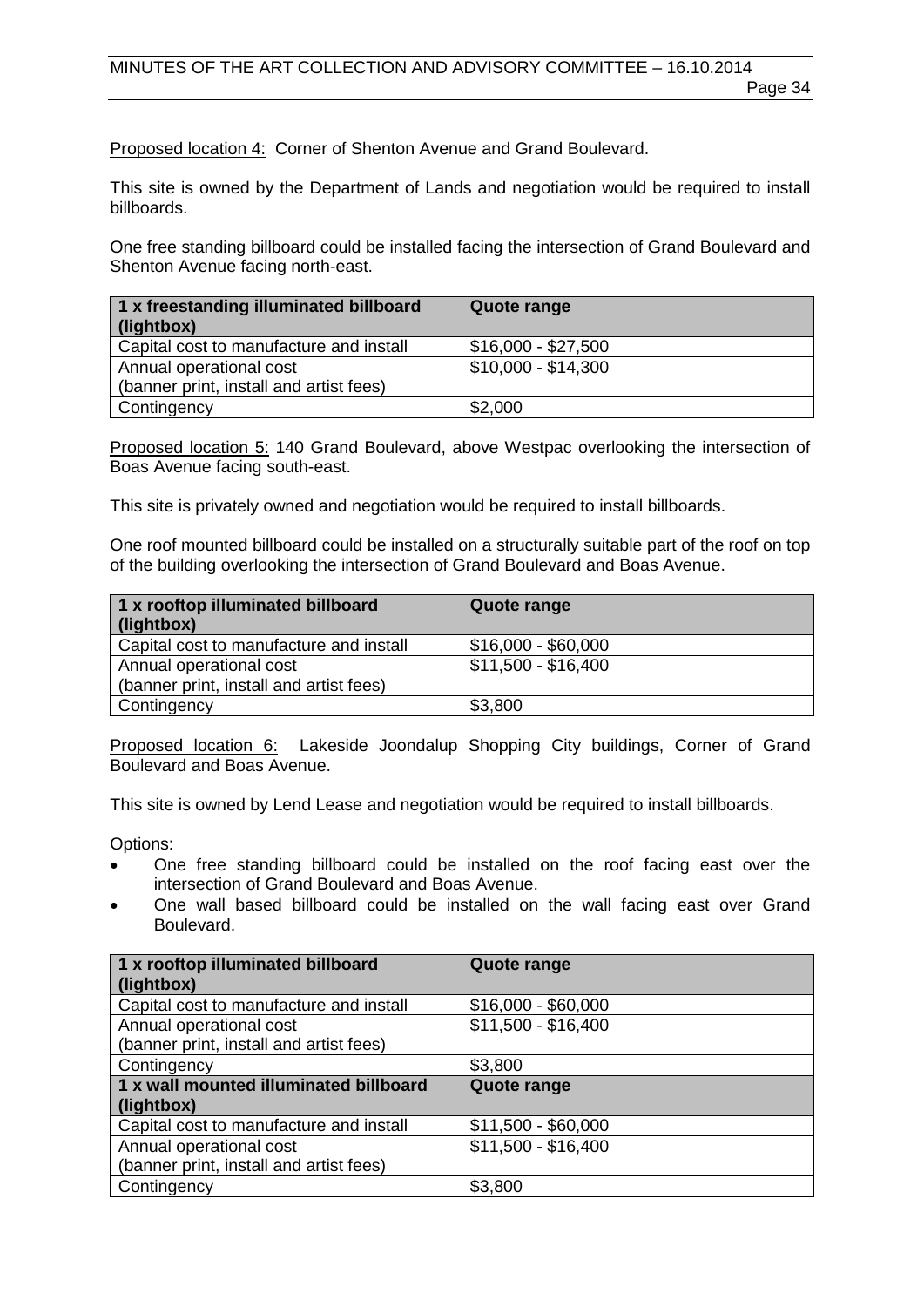Page 35

Proposed location 7: 151 Grand Boulevard, Grand Boulevard Hotel.

This site is privately owned and negotiation would be required to install a billboard.

One rooftop billboard could be installed above the wall facing south over Boas Avenue.

| 1 x rooftop illuminated billboard<br>(lightbox) | Quote range         |
|-------------------------------------------------|---------------------|
| Capital cost to manufacture and install         | $$16,000 - $60,000$ |
| Annual operational cost                         | \$11,500 - \$16,400 |
| (banner print, install and artist fees)         |                     |
| Contingency                                     | \$3,800             |

Proposed location 8: 52 Boas Avenue.

This site is privately owned and negotiation would be required to install a billboard.

One rooftop billboard could be installed facing south-east over Boas Avenue or could be positioned facing west along Boas Avenue.

| 1 x rooftop illuminated billboard<br>(lightbox) | Quote range         |
|-------------------------------------------------|---------------------|
| Capital cost to manufacture and install         | $$16,000 - $60,000$ |
| Annual operational cost                         | \$11,500 - \$16,400 |
| (banner print, install and artist fees)         |                     |
| Contingency                                     | \$3,800             |

#### **Legislation / Strategic Community Plan / policy implications**

**Legislation As the construction and installation of the 'Inside-Out'** Billboard' will be undertaken by the City, it would therefore be regarded as a 'public work' and no planning approval would be required. Section 6(3) of the *Planning and Development Act 2005* requires the responsible authority to be consulted with at the time the public work is being formulated.

> The structure would be classified as a class 10b within the *Building Code of Australia* and would require a building permit as required by the *Building Act 2011.* The structure may also require a Structural Engineer Certificate.

#### **Strategic Community Plan**

- **Key theme Community Wellbeing.**
- **Objective** Cultural development.
- **Strategic initiative** Invest in publicly accessible visual art that will present a culturally-enriched environment.
- **Policy** Not applicable.

#### **Risk management considerations**

All works considered would need to meet stringent public safety criteria.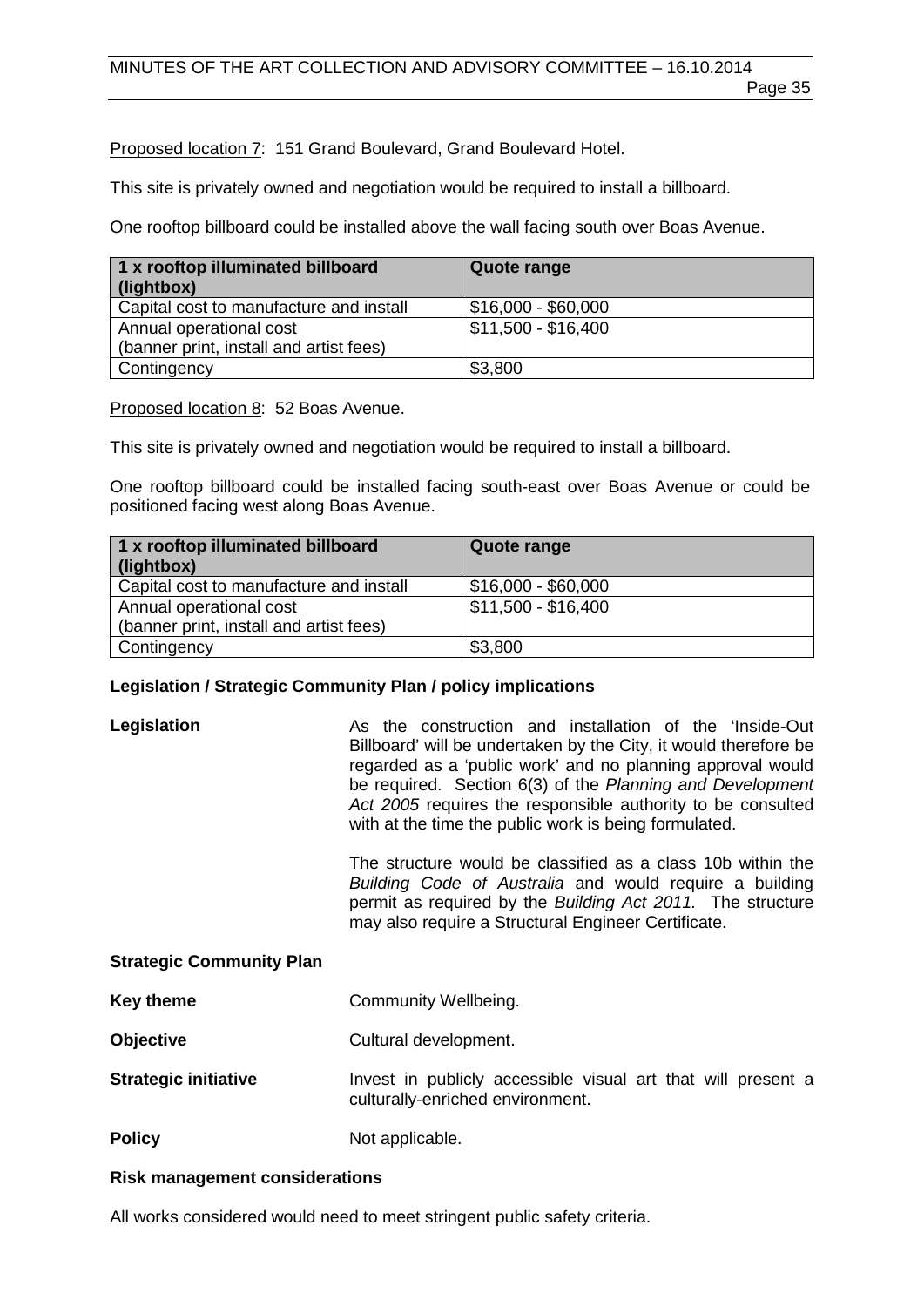#### **Financial / budget implications**

The financial implications are variable and will be determined by the choice of site and billboard type approved. Further final/detailed quotes would be required. All amounts quoted in this report are exclusive of GST.

Below is the actual capital cost to the 2013-14 budget for installation of the Inside-Out Billboard located at the Library.

| Item                                                                            | Cost     |
|---------------------------------------------------------------------------------|----------|
| Manufacture and installation of billboard including printing of first<br>banner | \$26,755 |
| Traffic management for 1.5 days                                                 | \$2,684  |
| Manufacture, printing and install of the tag/sign<br>(once off cost)            | \$930    |
| <b>Total</b>                                                                    | \$30,361 |

The installation of the tag/sign at the inaugural site at the Library was to launch the project and will not be repeated at future sites.

The annual cost to operate the Inside-Out Billboard located at the Library is \$15,200.

| Item                                         | Cost     |
|----------------------------------------------|----------|
| Artist commission fee 1                      | \$3,000  |
| Artist commission fee 2                      | \$3,000  |
| Banner printing, changeover for commission 1 | \$3,800  |
| Road traffic management for commission 1     | \$800    |
| Banner printing, changeover for commission 2 | \$3,800  |
| Road traffic management for commission 2     | \$800    |
| <b>TOTAL</b>                                 | \$15,200 |

If Council proceeds with additional Inside-Out Billboard locations, a capital budget will need to be established for each site for the design, manufacture and installation of a billboard. An annual operational budget will need to be established and allocated to the annual program of each additional site.

#### **Regional significance**

The City's art collection, including its public art, archives and memorabilia, plays an important part in shaping and developing a sense of community.

The on-going provision of an accessible and high calibre art collection is integral to the cultural development and vibrancy of the City of Joondalup region and to best practice standards for the development of the visual arts in local government.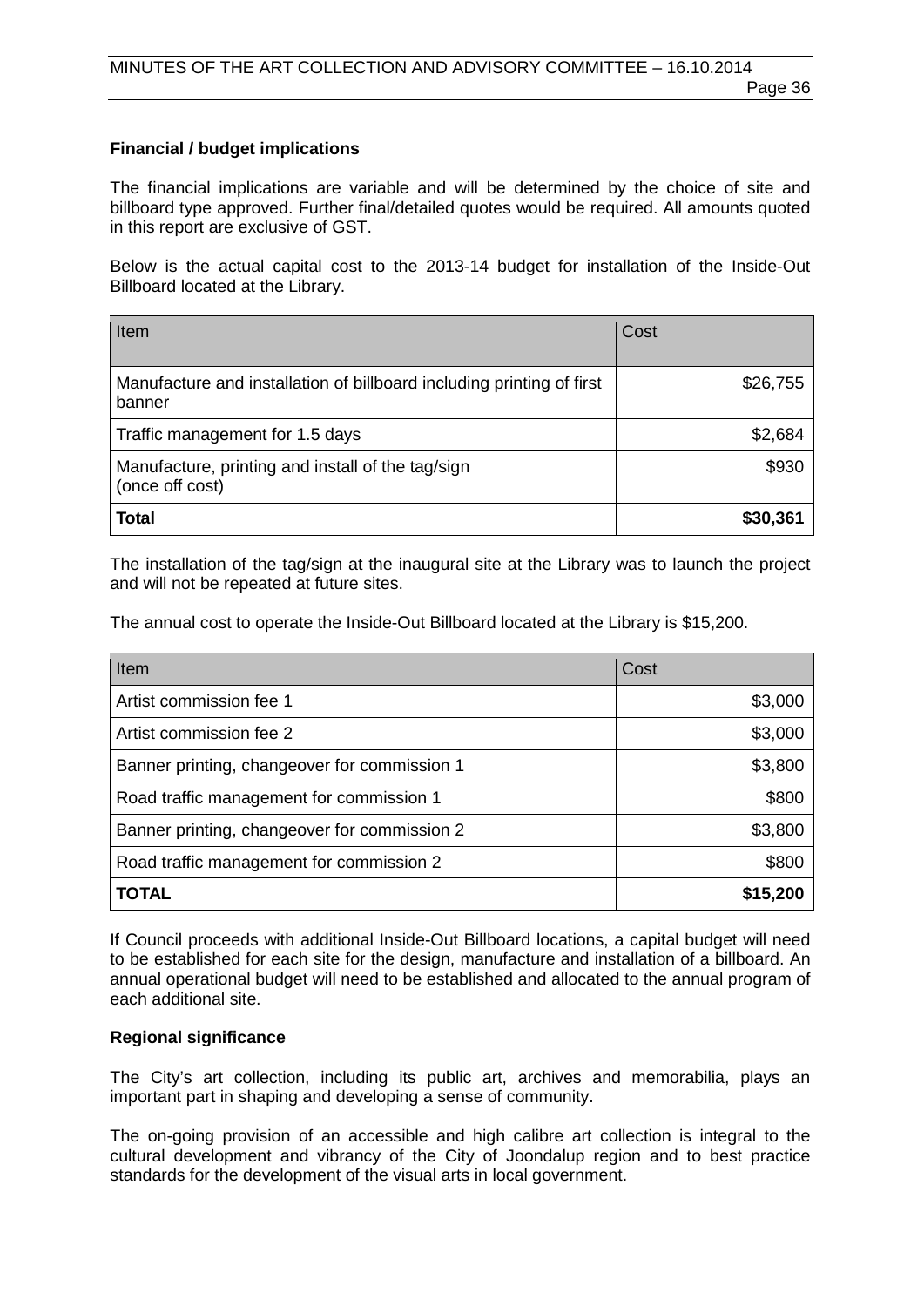#### **Sustainability implications**

The installation of public artworks has positive social sustainability implications. Public artworks physically enrich a locality and provide a catalyst for public discussion about current social, economic and environmental issues. Public artworks strengthen the public realm by creating points of interest, animating spaces and providing beauty, character and colour to places. A new public artwork will build upon the relevance of the City's public spaces for the local community and increase the value of the City's cultural resources.

#### **Consultation**

At its meeting of 25 October 2012 Council agreed that no community consultation will take place for the Inside-Out Billboard project. However engagement would need to be undertaken with the relevant land owners and statutory authorities where appropriate.

#### **COMMENT**

The feasibility of each location has been considered and one site is recommended as a preferred option; the land between Teakle Court and Central Park West Parking Station number 8, site of the proposed Joondalup Performing Arts and Cultural Facility.

The recommended site is on City owned land and suitable for standard size (6m x 3m) free standing billboards. This site is situated on one of the busiest roads in the Joondalup City Centre and would provide maximum exposure for art work displayed on the billboards.

The recommended site also requires minimum preparation, no negotiation with private owners and will promote the site of the proposed Joondalup Performing Arts and Cultural Facility on Grand Boulevard.

#### **VOTING REQUIREMENTS**

Simple Majority.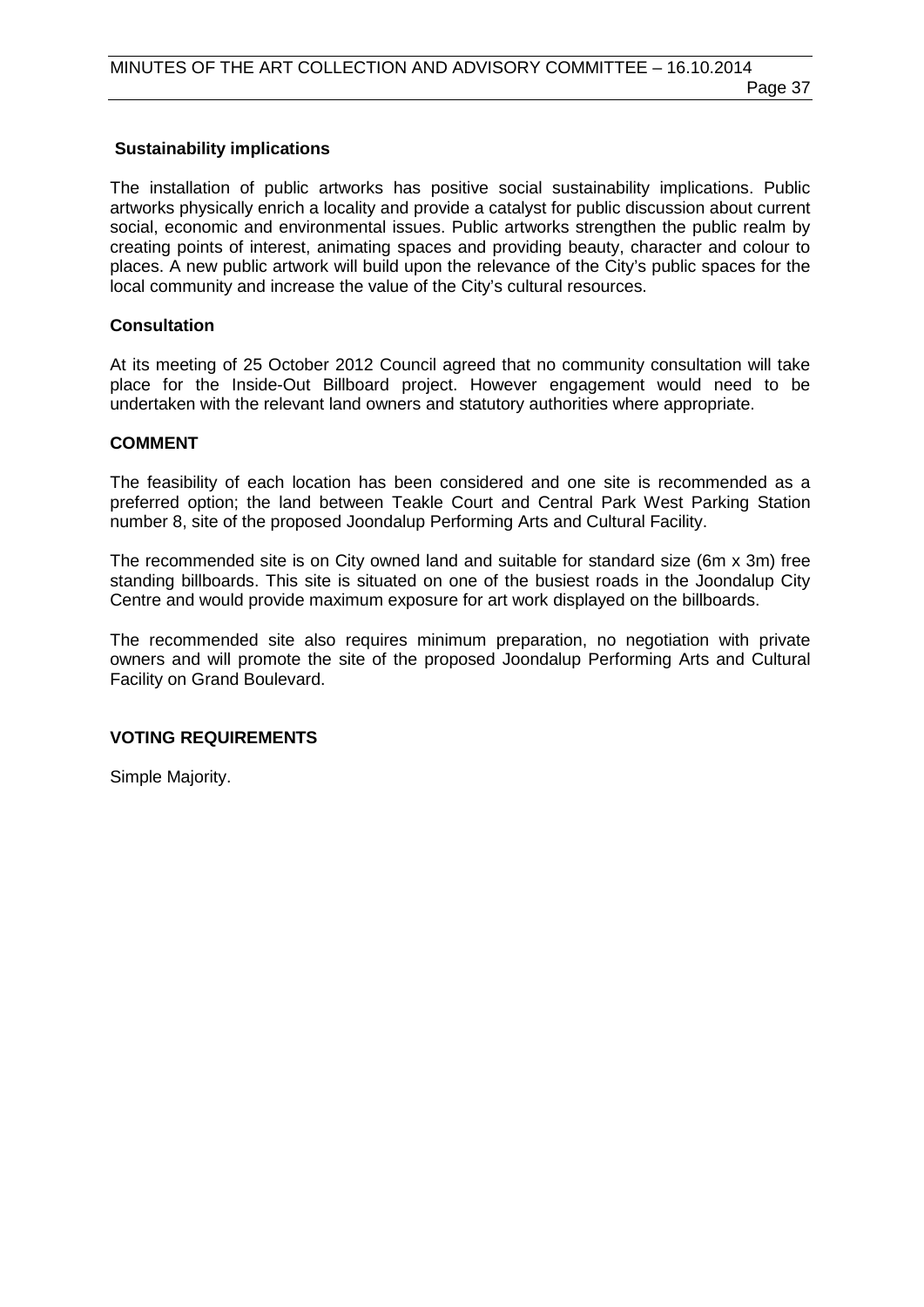#### **OFFICER'S RECOMMENDATION**

That Council:

- 1 APPROVES the installation of a billboard at the site between Teakle Court and Central Park West Parking Station number 8, site of the proposed Joondalup Performing Arts and Cultural Facility as the next Inside-Out Billboard location;
- 2 REQUESTS that funds be listed for consideration in the 2015-16 budget for the approved site for the next Inside-Out Billboard location.

#### **MOVED Cr Gobbert, SECONDED Cr Hollywood that Council:**

- **1 REQUESTS that funds be listed for consideration in the 2015-16 Budget for the approved site for the next Inside-Out Billboard location as detailed in Part 2 below;**
- **2 Subject to funds being approved in the 2015-16 Budget, APPROVES the installation of a billboard at the site between Teakle Court and Central Park West Parking Station number 8, site of the proposed Joondalup Performing Arts and Cultural Facility as the next Inside-Out Billboard location.**

#### **The Motion was Put and CARRIED (4/3)**

**In favour of the Motion:** Crs Gobbert, Fishwick and Hollywood and Mr Tidy. **Against the Motion:** Crs Norman, Chester and Thomas.

*Appendix 3 refers*

<span id="page-37-0"></span>*[To access this attachment on electronic document, click here: Attach3ARTagn161014.pdf](http://www.joondalup.wa.gov.au/files/committees/ACAC/2014/Attach3ARTagn161014.pdf)*